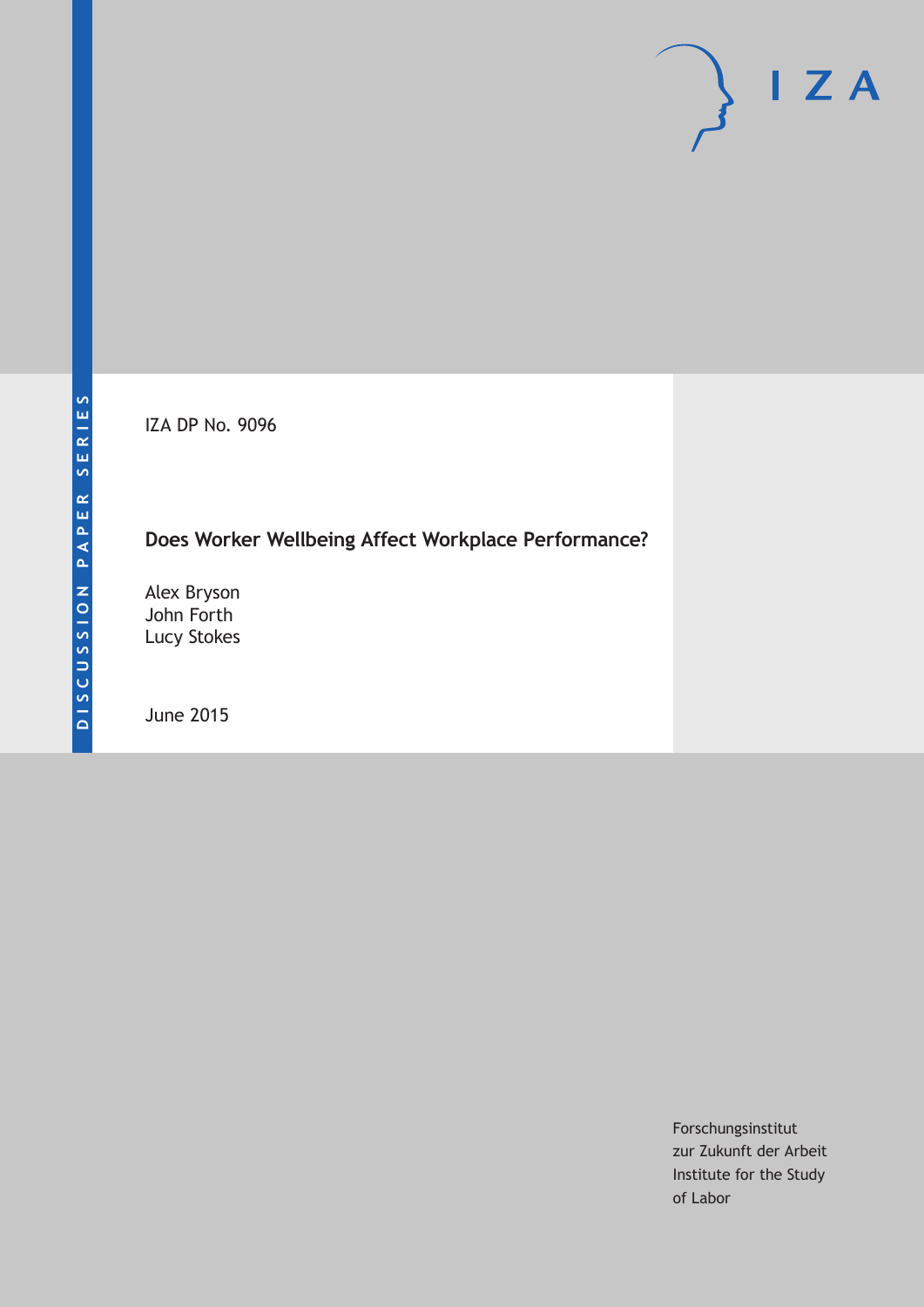# **Does Worker Wellbeing Affect Workplace Performance?**

# **Alex Bryson**

*NIESR, CEP and IZA*

# **John Forth**

*NIESR*

**Lucy Stokes** *NIESR*

Discussion Paper No. 9096 June 2015

IZA

P.O. Box 7240 53072 Bonn **Germany** 

Phone: +49-228-3894-0 Fax: +49-228-3894-180 E-mail: iza@iza.org

Any opinions expressed here are those of the author(s) and not those of IZA. Research published in this series may include views on policy, but the institute itself takes no institutional policy positions. The IZA research network is committed to the IZA Guiding Principles of Research Integrity.

The Institute for the Study of Labor (IZA) in Bonn is a local and virtual international research center and a place of communication between science, politics and business. IZA is an independent nonprofit organization supported by Deutsche Post Foundation. The center is associated with the University of Bonn and offers a stimulating research environment through its international network, workshops and conferences, data service, project support, research visits and doctoral program. IZA engages in (i) original and internationally competitive research in all fields of labor economics, (ii) development of policy concepts, and (iii) dissemination of research results and concepts to the interested public.

<span id="page-1-0"></span>IZA Discussion Papers often represent preliminary work and are circulated to encourage discussion. Citation of such a paper should account for its provisional character. A revised version may be available directly from the author.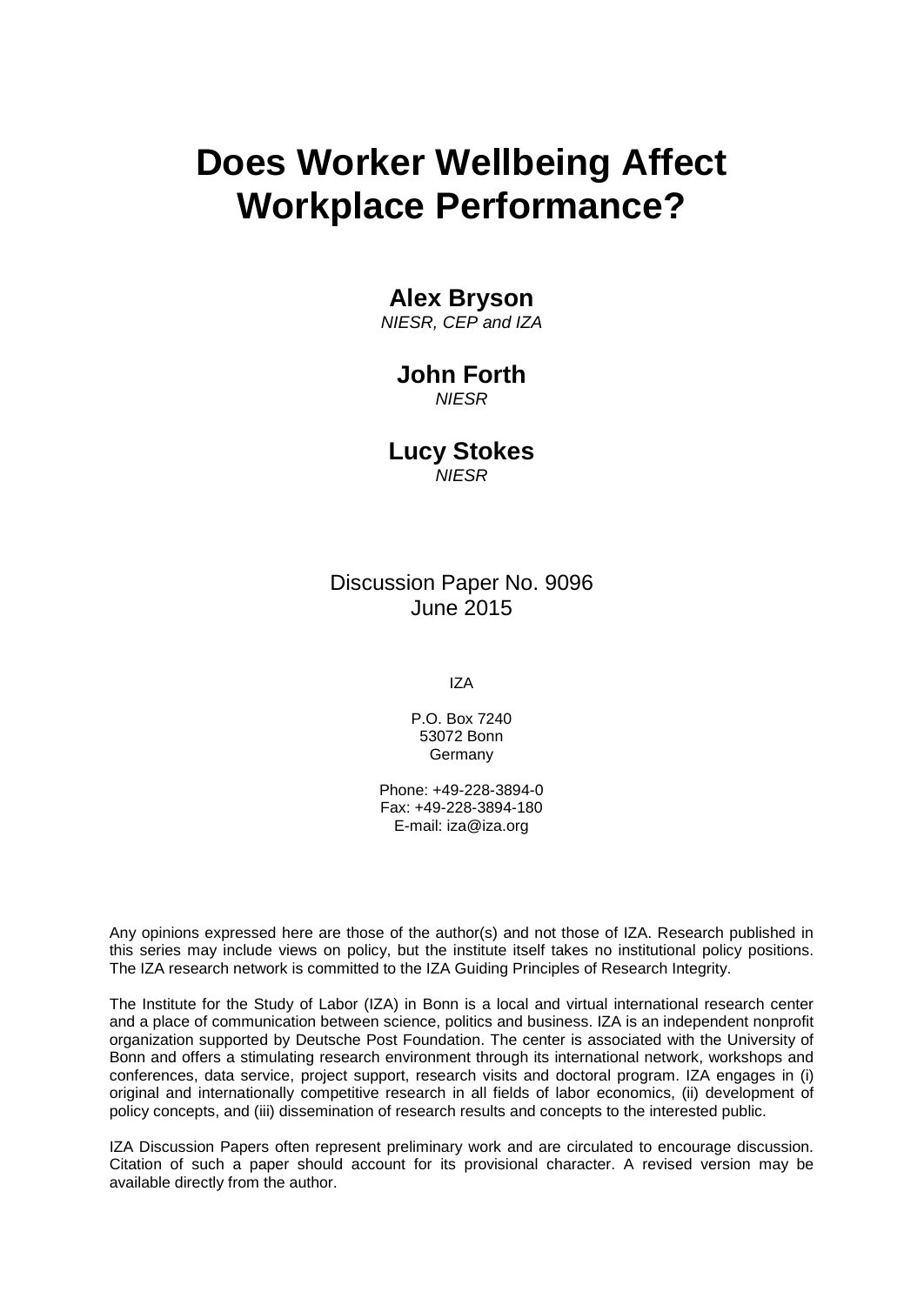IZA Discussion Paper No. 9096 June 2015

# **ABSTRACT**

# **Does Worker Wellbeing Affect Workplace Performance?[\\*](#page-1-0)**

This paper uses linked employer-employee data to investigate the relationship between employees' subjective well-being and workplace performance in Britain. The analyses show a clear, positive and statistically-significant relationship between the average level of job satisfaction at the workplace and workplace performance. This finding is present in both cross-sectional and panel analyses and is robust to various estimation methods and model specifications. In contrast, we find no association between levels of job-related affect and workplace performance.

JEL Classification: J28

Keywords: subjective wellbeing, job satisfaction, job-related affect, workplace performance

Corresponding author:

John Forth National Institute of Economic and Social Research 2 Dean Trench Street London, SW1P 3HE United Kingdom E-mail: [j.forth@niesr.ac.uk](mailto:j.forth@niesr.ac.uk)

\* This work is funded by the UK's Department of Business Innovation and Skills. We thank participants at the 18th Colloquium in Personnel Economics in Vienna for comments. The authors acknowledge the Department of Business Innovation and Skills, the Economic and Social Research Council, the Advisory, Conciliation and Arbitration Service and the National Institute of Economic and Social Research as the originators of the 2011 Workplace Employee Relations Survey data, and the Data Archive at the University of Essex as the distributor of the data.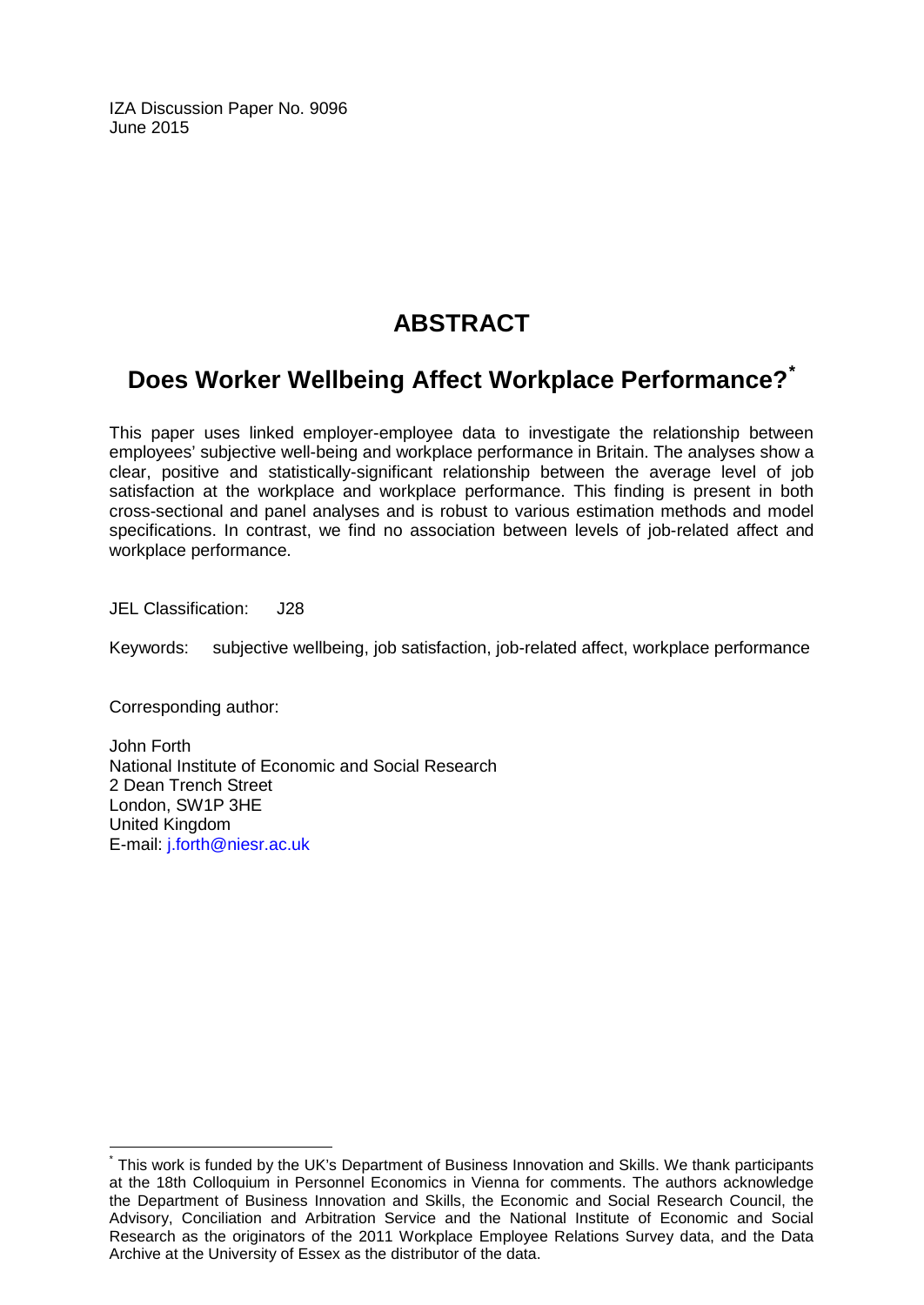# **1. Introduction**

Raising individuals' subjective well-being is increasingly viewed as an important target of public policy (see Layard, 2011; O'Donnell et. al., 2014; Stiglitz et. al., 2009). However there are reasons to think that improvements in employees' wellbeing may also be conducive to economic growth. This paper focuses on the the subjective wellbeing of employees and its potential impact on workplace performance.

Subjective wellbeing (SWB) has been defined to comprise "all of the various evaluations, positive and negative, that people make of their lives, and the affective reactions of people to their experiences" (OECD, 2013: 29). There is already a great deal of empirical evidence pointing to a positive causal effect of SWB on individuals' physical health (see Diener and Chan, 2011). There is also evidence to suggest that higher SWB can raise an individual's levels of creativity and problem-solving, and that it may also encourage pro-social behaviour and greater levels of engagement at work (see Lyubomirsky et al, 2005). Enhanced well-being thus has the potential to enable individuals to work harder or "smarter" and, indeed, a causal link between increased wellbeing and improved productivity has recently been established in laboratory experiments (Oswald et al., 2014).

If heightened subjective wellbeing can improve the performance of individual employees, it is then also conceivable that policies and practices that target improvements in subjective wellbeing may raise workplace performance and result in economic growth. Yet there is relatively little empirical evidence on the relationship between employees' subjective wellbeing and performance at the level of the workplace. One reason is that few nationally representative datasets contain measures of both worker wellbeing and workplace performance, as are necessary to test any association. This paper reports empirical analyses of a rich linked employer-employee survey in Britain which does contain such measures.

There is no certainty that higher subjective wellbeing for individual employees will translate into productivity or profitability at the level of the workplace or organisation. First, group dynamics come into play when considering relationships at a workplace or organisation-level that are not considered when focusing on individual effects. Second, many institutional and contextual factors may intervene, such that any improvements in performance dissipate. Third, one must also factor in the costs an employer may have incurred to bring about the improvement in wellbeing. We contribute to the literature by presenting the theoretical and conceptual arguments linking subjective wellbeing to workplace performance, and by contributing new evidence on the links between SWB and workplace performance.

Our data are the 2011 Workplace Employment Relations Survey (WERS) (Department for Business Innovation and Skills, 2013). These linked employer-employee data contain multiple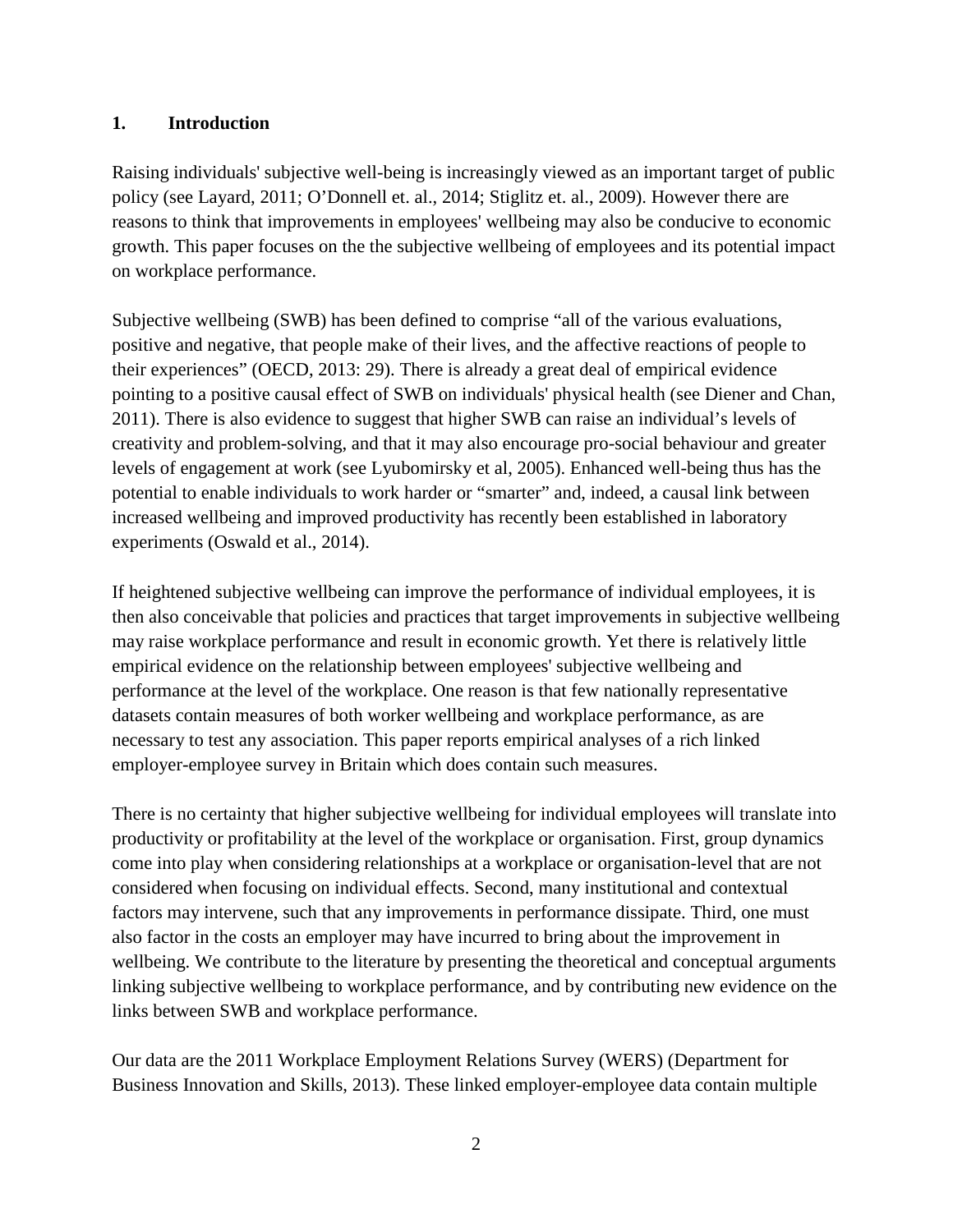measures of employees' SWB and provide the basis for a robust investigation of the SWBperformance link in British workplaces. Using various multivariate regression techniques, we seek to isolate the independent relationship between SWB at the workplace and workplace performance.

We find a clear, positive and statistically-significant relationship between the average level of job satisfaction at the workplace and workplace performance. This finding is present in both cross-sectional and panel analyses and is robust to various estimation methods and model specifications. In contrast, we find no association between levels of job-related affect and workplace performance. Our finding on the link between job satisfaction and workplace performance finding is consistent with the results of a similar study for Finland by Bockerman and Ilmakunnas (2012).

The remainder of the paper proceeds as follows. Section 2 discusses the concept of SWB and reviews the evidence on: (i) the links between SWB and job performance at the level of an individual worker; and (ii) the links between SWB and performance at the level of the workplace. Section 3 outlines the nature of our data and measurements, and summarises our empirical strategy. Section 4 presents the results of our empirical analysis, before Section 5 concludes.

# **2. Concepts and existing evidence**

# *2.1 The conceptualisation and measurement of SWB*

There are two broad approaches to the conceptualisation and measurement of SWB (see OECD, 2013, for one discussion). Hedonic approaches focus on the *type of affective feelings* that a person experiences in their job (e.g. anxiety or contentment), and also on the *adequacy of those feelings* (e.g. whether the person is satisfied with certain aspects of their job). Ratings of job satisfaction can be particularly informative and have been shown to have an influence on employees' decision-making and behaviours – such as descisions about whether to search for an alternative job (see Green, 2010). In contrast to these hedonic approaches, the eudemonic approach to SWB focuses on the extent to which a person experiences feelings that are considered to *demonstrate good mental health*, e.g. the extent to which they feel a sense of purpose in their job. The differing approaches to the concept of SWB are illustrated side-by-side in Table 1.

# [Table 1 here]

These various approaches are complementary to one another and research that seeks to measure SWB at a societal level has often attempted to incorporate all three dimensions (e.g. Tinkler and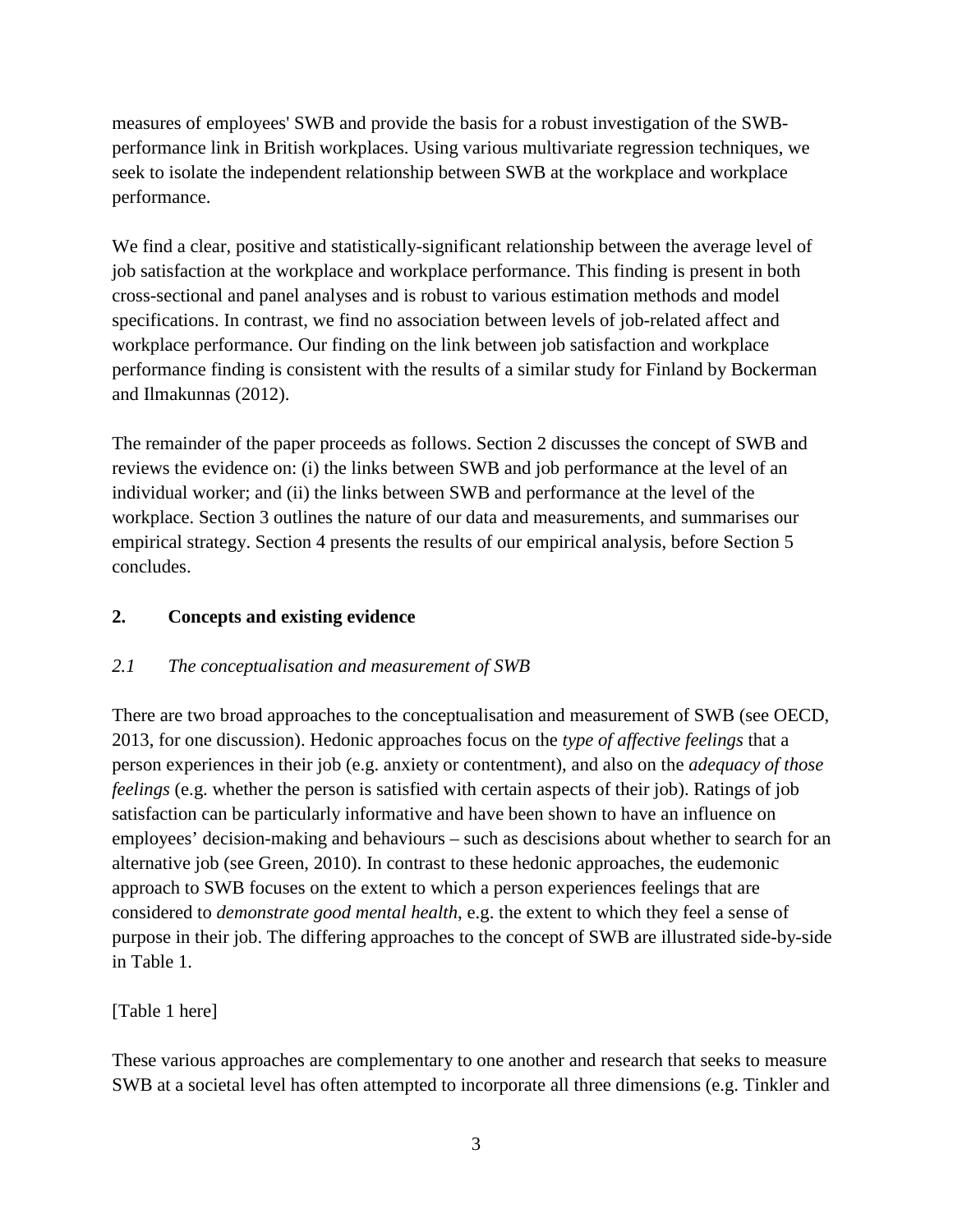Hicks, 2011). Our particular concern is with job-related SWB, however, and research in this area has tended to give most attention to measures of job satisfaction, with some attention given to direct measures of job-related affect, and least attention given to eudemonic aspects of SWB. This may partly be due to the conceptual proximity between job satisfaction and the economic notion of 'experienced utility', which makes ratings of job satisfaction particularly attractive to economists (see Dolan and Kahnemann, 2008; Stutzer and Frey, 2010). It may also be due to the greater difficulty that researchers have experienced in clearly specifying the nature of the underlying construct of eudemonic SWB and in separating it from relations concepts such as organizational commitment and job engagement (see Warr et al, 2013).

Notwithstanding these broader issues to do with the scope of the existing literature, there is a considerable amount of evidence to indicate that there is a positive correlation between SWB and an employee's job performance.

# *2.2 Evidence on the links between SWB and job performance at the level of the individual*

Lyubmirsky et al's (2005) meta-analysis of 19 cross-sectional studies examined the relationship between positive affect and work-related outcomes, ranging from self-reported task performance and supervisor evaluations through to absenteeism and earnings, and found an average correlation coefficient of  $+0.20$ . Turning to measures of job satisfaction, a meta-analysis by Judge et al (2001) covered 254 studies – most of which were cross-sectional in nature – across which they found an average correlation of  $+0.30$ .

There is also some evidence to indicate that higher levels of SWB may have a causal impact on levels of job performance in some circumstances. Staw et al (1994) studied a sample of around 270 employees over a period of 18 months and found that those employees with higher levels of positive job-related affect at the outset were more likely to experience improvements in supervisory evaluations and in their earnings over the following 18 months, after controlling for a range of other personal characteristics. In a more recent study of 75 senior managers based on an experience sampling methodology, Zelenski et al (2008) found that positive job-related affect predicted self-reported productivity over the following two months. Neither of these studies achieve strict causal identification of an effect running from SWB to job performance, however a recent laboratory experiment by Oswald et al (2014) has provided evidence to support the notion that levels of SWB have a causal effect on work performance. Their study randomly induced improvements in SWB among groups of students who were undertaking a standardized mathematical test, in which the subjects were paid for each correct answer. In repeated measures, those students who experienced the greatest increase in SWB also registered the greatest improvement in test scores, suggesting a causal link between SWB and productivity, at least in their particular piece-rate setting.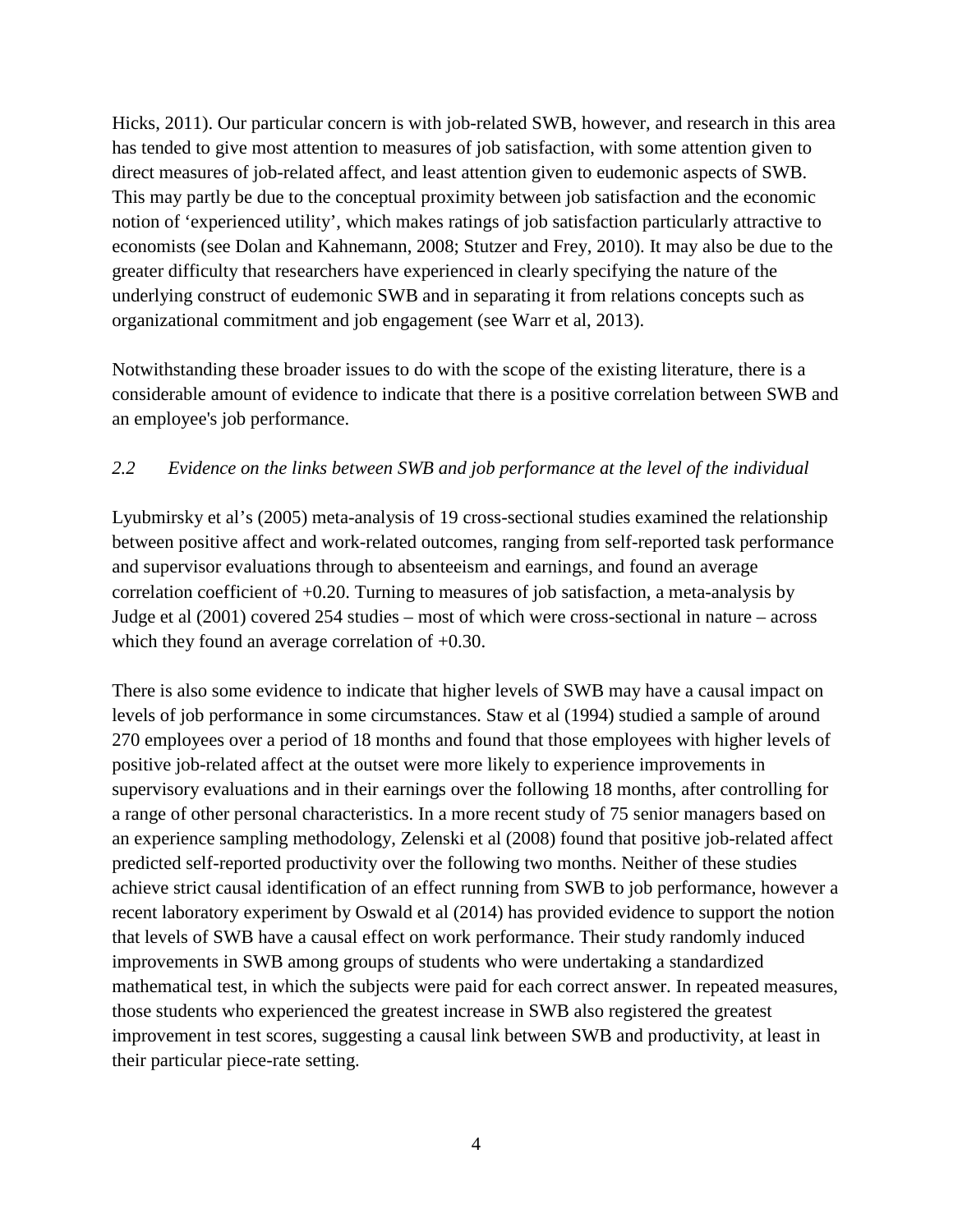Together the studies cited above provide substantial evidence that SWB and job performance are positively correlated, and some strong evidence that there can be a causal effect between the two, at least in certain circumstances. The empirical literature indicates three causal mechanisms through which this effect might come about.

The first is by affecting employees' cognitive abilities and processes - enabling them to think more creatively and to be more effective at problem-solving. The second is by affecting employees' attitudes to work - raising their propensity to be co-operative and collaborative. The third is by improving employees' physiology and general health - improving their cardiovascular health and immunity, enabling speedier recovery from illness, and securing greater levels of energy and potentially effort. The broad relationship is depicted in [Figure 1.](#page-25-0)

#### [\[Figure 1](#page-25-0) here]

In relation to the physiological effects, it has been shown that higher SWB leads to improved cardiovascular health, improved immunity and endocrine function, and speedier recovery from illness. Diener and Chan (2011) review a wide range of studies, including longitudinal generalpopulation studies and controlled experiments, and conclude that there is compelling evidence that higher levels of SWB (measured in their studies by life satisfaction and affective feelings) have a causal effect on health and longevity. Some of these causal effects arise because levels of SWB directly affect physiological processes. SWB also has an indirect effect because individuals with higher SWB are more likely to engage in health-promoting behaviours and practices (Blanchflower et al, 2012; Grant et al, 2009). Such positive effects on physical health can be expected to afford a worker with greater levels of energy, which necessarily has the potential to raise the worker's effort (and thus their level of output). Improved health is also likely to reduce levels of involuntary absence from work and reduce the probability of quits due to ill-health.

In relation to cognitive processes, there are a number of experimental studies demonstrating that higher SWB is associated with increased levels of creativity and problem-solving (Isen et al, 1987, provide one review). Experimental research has also suggested that individuals with higher SWB process complex information more speedily (Oswald et al, 2014) and have a wider span of attention (Hockey, 1986; Fredrickson and Branigan, 2005). In these ways, higher SWB may improve the effective output of the worker by raising their level of task performance.

In relation to work attitudes, a number of studies have examined the relationship between SWB and 'extra-role' behaviours such as assisting colleagues and volunteering to undertake additional tasks, with a meta-analysis finding a strong positive correlation of +0.38 between measures of job satisfaction and so-called 'organizational citizenship behaviour' (Organ and Ryan, 1995). These work-related studies do not necessarily indicate a causal relationship of SWB on prosocial behaviour, although laboratory experiments conducted outside of a work context (e.g.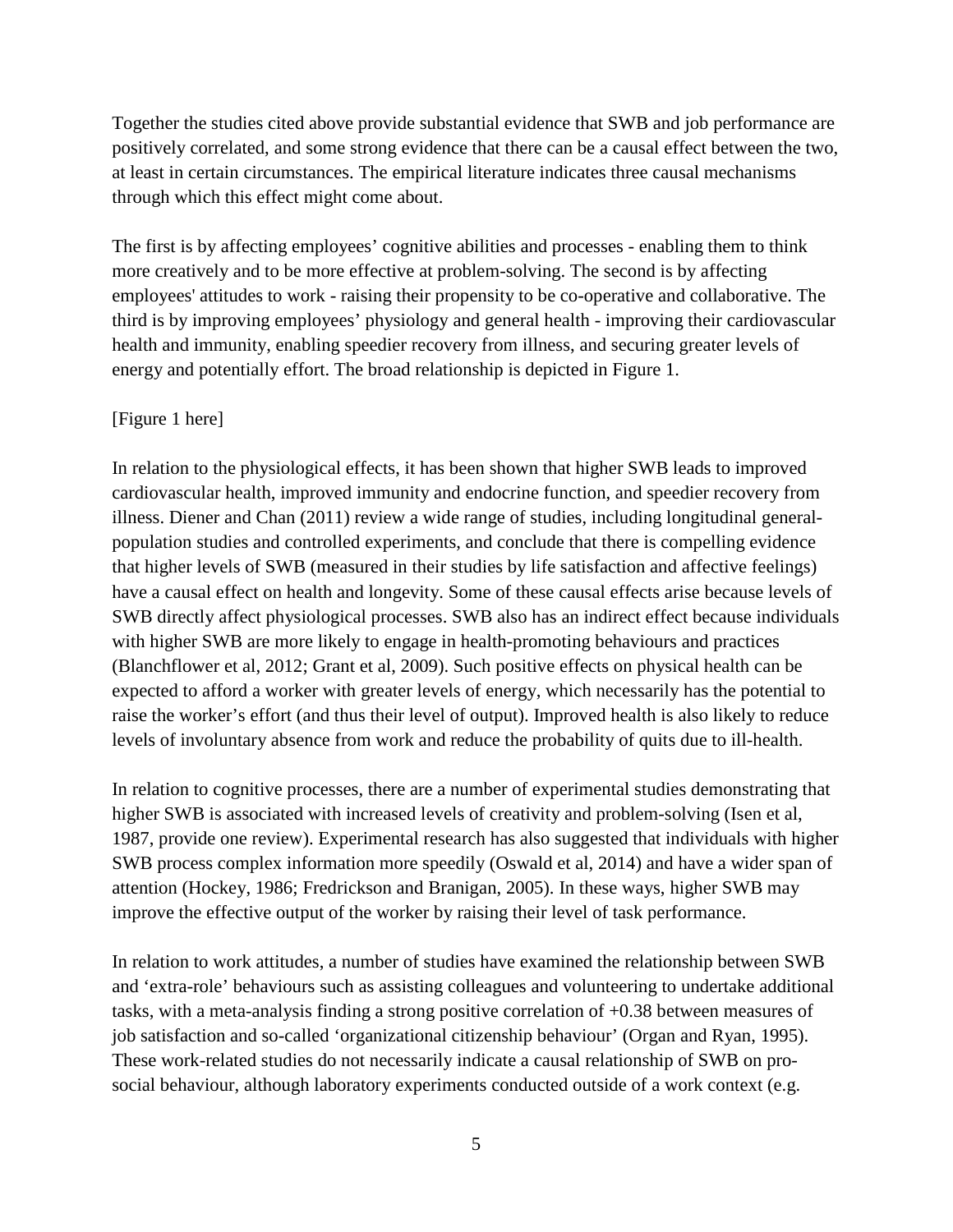Isen, 1970; Cunningham, 1988) suggest that such a causal link may well exist in general. Other evidence comes in the form of studies which show a link between SWB and either absenteeism or quits. In meta-analyses, Farrell and Stamm (1988) and Hacket (1989) both found negative correlations of between 0.10 and 0.30 between absenteeism (whether measured in terms of frequency or days lost) and different measures of SWB (job satisfaction, anxiety-contentment and depression-enthusiasm). Clark's (2001) study of voluntary quits using the British Household Panel Survey showed, further, that low job satisfaction was found to be a significant predictor of voluntary turnover in the next year after controlling for demographic and occupational characteristics.

The preceding discussion suggests that the evidence positing a link between SWB and employee job performance is reasonably strong, containing a mix of general-population studies with some longitudinal evidence and also laboratory experiments which robustly identify causal effects. There are a number of issues which remain relatively under-developed however. One, in particular, is that the employee must also view it as *beneficial* to utilise any higher level of SWB in pursuit of higher levels of work output: the alternative is to utilise their enhanced productivity to maintain output constant and to reduce the intensity of their work or to enjoy more leisure time. And so the employer is charged with finding ways to raise employees' SWB *and* ways to convert any increased potential into productivity-enhancing behaviours.

# *2.3 Evidence on the links between SWB and performance at the level of the workplace*

When one moves up to the level of the workplace, there is also clearly the potential for spillover effects. As workplaces and organisations are social entities in which workers interact, the level of wellbeing of Worker A may well affect the level of wellbeing of Worker B, and so worker wellbeing can affect workplace performance not only through its potential effect on the worker's own output, but also through its potential effect on the output of work colleagues. For instance, Felps et al (2006) propose a model – supported by a review of research on organisations – in which the negative affect and behaviour of one group member elicits negative feelings in other members of the group, and whereby these more widespread negative feelings then impair levels of co-operation and creativity within the group as a whole.

Turning to impact on financial performance, one must consider the financial benefits and costs of raising employees' SWB, over and above any impact on productivity. It may be costly for employers to implement policies, practices and monitoring systems aimed at improving or maintaining SWB. The productivity-enhancing effects of raising SWB must therefore at least equal these additional costs if initiatives to raise SWB are not to harm the financial performance of the workplace or firm.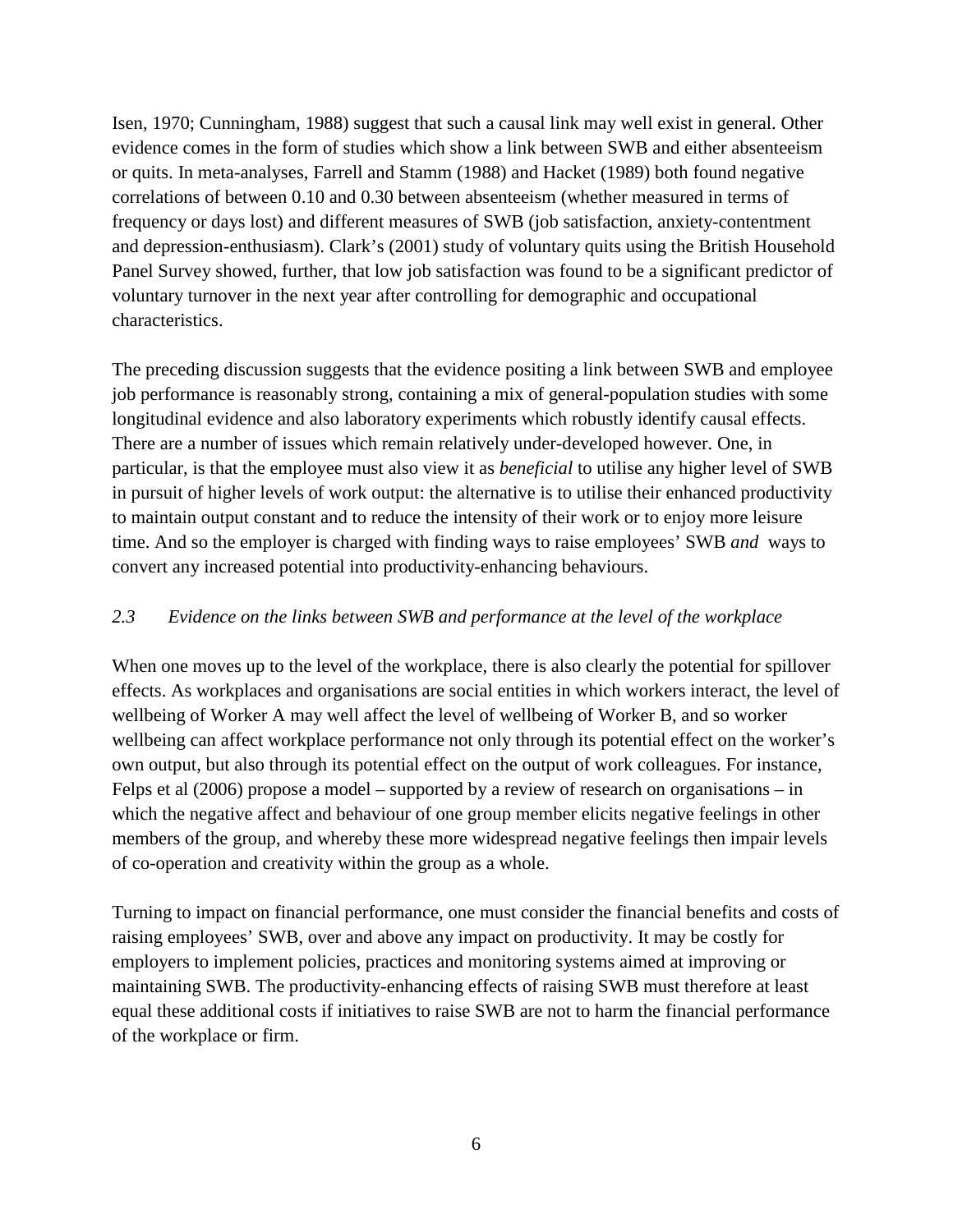These various issues serve to emphasise the importance of examining the links between SWB and performance in real-world settings and at a group level: that is at the level of the workplace or organisation. The evidence is more limited at this level, however, which may partly be attributed to the greater difficulties of conducting controlled experiments in real workplaces or firms, or even of obtaining repeated measures over time to create longitudinal datasets.

Correlations between SWB and workplace or firm-level productivity have been found by Harter et al (2002) and Patterson et al (2004). Harter et al (2010) also find a positive correlation between employee SWB and business-unit profitability, whilst positive associations with business outcomes have also been found in non-profit organisations, including schools (e.g. Ostroff, 1992; Currell, et al, 2005) and hospitals (e.g. Robertson et al, 1995). A key limitation of most of these studies, however, is that they do not address the twin concerns of unobserved heterogeneity and endogeneity. One study which suggests that the former may be particularly important is that of Bartel et al (2011), who investigated the relationship between employee attitudes and workplace performance across 193 branches of a US bank. They found that branches in which employees had more favourable attitudes had better sales performance and were less likely to close down, but they also found that these links could be explained by other, unobserved characteristics of the branches.

The only experimental intervention that we are aware of in this area is reported by Proudfoot et al (2009). They randomly allocated 81 employees from a sample of 136 workers in a British insurance firm to a training programme which aimed to improve employees' levels of selfesteem and job satisfaction, and to reduce their levels of psychological distress. At a follow-up three months after the intervention, SWB had improved among the intervention group relative to the control group. Employee turnover was also lower in the intervention group and, two years later, their productivity had also improved (measured in terms of their sales figures versus the average for their division).

Larger-scale experiments involving representative samples of firms are difficult to implement in practice, but Bockerman and Ilmakunnas (2012) use quasi-experimental methods to convincingly demonstrate a causal impact of employee SWB on workplace productivity in a representative sample of Finnish manufacturing plants. They use a single, overall job satisfaction measure from the European Community Household Panel Survey over the period 1996-2001 and match employees' responses on this measure to data on the productivity of the employees' workplace that is available from an administrative database. Their baseline estimate found that a one point increase (on a six-point scale) in the average level of job satisfaction among workers at the plant increases the level of value-added per hour worked two years later by 3.6 percentage points, after controlling for other factors. This estimate rose to 9 percentage points in a two-stage estimation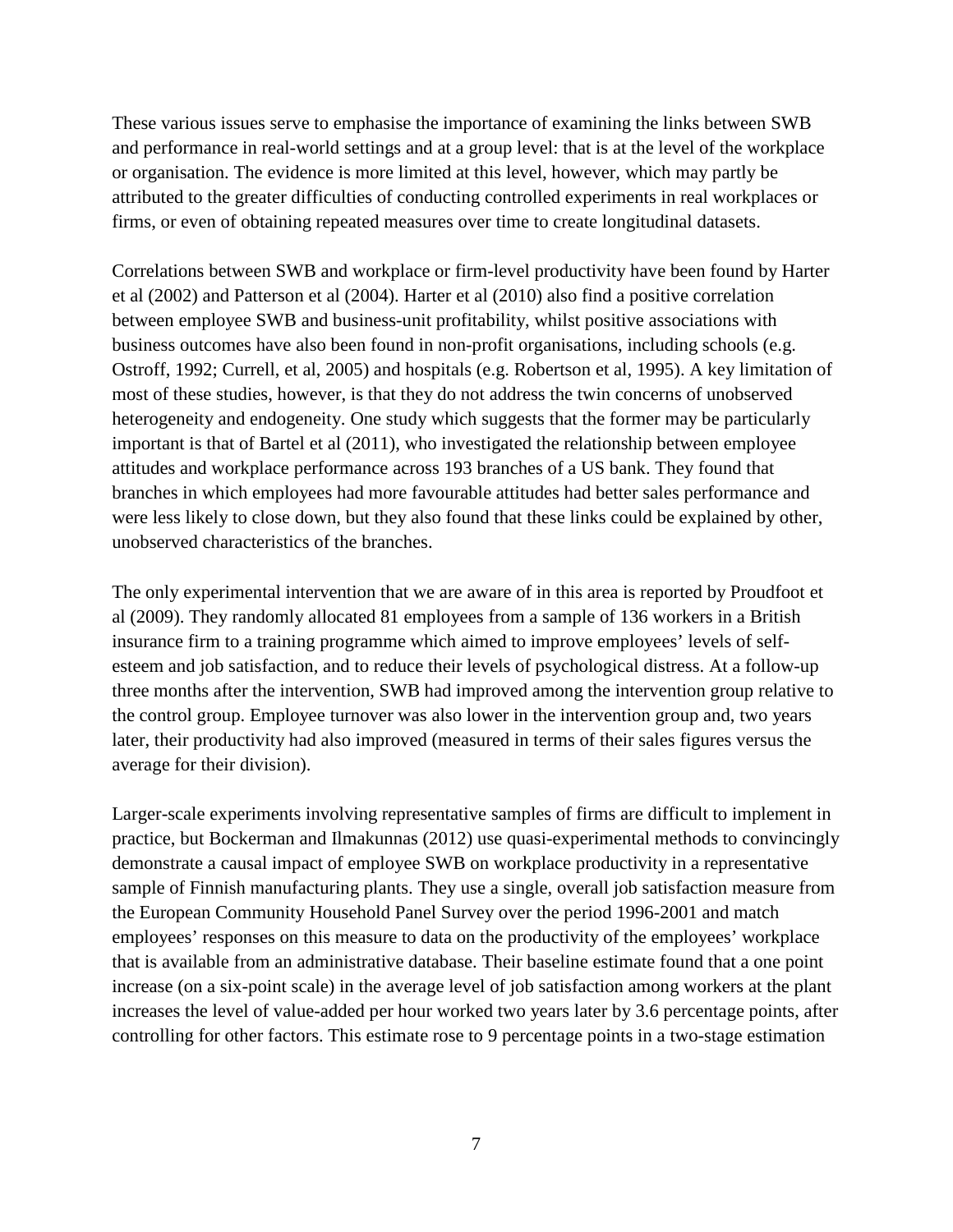approach designed to account for unobserved establishment-level heterogeneity.<sup>1</sup> However tests on their data indicated that job satisfaction was, in part, influenced by the level of productivity in the plant (i.e, job satisfacation was not exogenously determined). Employees' satisfaction with their housing situation was thus used as an instrumental variable to purge the job satisfaction measure of any resulting bias arising from this endogenous relationship.<sup>[2](#page-9-0)</sup> The positive effect of job satisfaction on workplace productivity remained under the instrumental-variables approach, thereby providing a robust indication of a causal effect – at least in this particular sample (Finnish manufacturing plants).

Whilst these few studies are encouraging, more research is needed at the level of the workplace or firm in order to be able to move to greater levels of generalisation. This is the primary motivation for our analysis of WERS, reported below.

### **3. Data and methods**

#### *3.1 The Workplace Employment Relations Survey*

We analyse linked employer-employee data from the Workplace Employment Relations Survey 2011 (WERS). Appropriately weighted, it is a nationally representative survey of workplaces in Britain with 5 or more employees covering all sectors of the economy except agriculture and mining (van Wanrooy et al., 2013). The analysis exploits three elements of the survey. The first is the management interview, conducted face-to-face with the most senior workplace manager responsible for employee relations. Interviews were conducted in 2,680 workplaces between March 2011 and June 2012 with a response rate of 46%. The second element is the survey of employees, distributed in workplaces where a management interview was obtained. Selfcompletion questionnaires were distributed to a simple random sample of 25 employees (or all employees in workplaces with 5-24 employees) in the 2,170 workplaces where management permitted it. Of the 40,51[3](#page-9-1) questionnaires distributed, 21,981 (54%) usable ones were returned.<sup>3</sup>

The third element of the survey is the panel component to the sample. Among the 2,680 productive workplaces in 2011, some 989 were panel workplaces that had previously been interviewed in 2004. The management response rate among this group of panel workplaces was

 $<sup>1</sup>$  In the first stage, Bockerman and Ilmakunas estimate a productivity equation comprising all observed time-varying</sup> characteristics of the plant except job satisfaction, and extract the residual (that part which remains unexplained). The average residual for each plant is then regressed on the average job satisfaction in the plant over the period 1996-2001.<br><sup>2</sup> The identification assumption is that satisfaction with housing, whilst correlated with job satisfaction, can

<span id="page-9-0"></span>reasonably be excluded from the analysis of workplace labour productivity since any association would only operate through its links to job satisfaction.

<span id="page-9-2"></span><span id="page-9-1"></span> $3$  An additional 3,858 questionnaires were distributed at 247 workplaces where there were no employee questionnaires returned. We assume that these questionnaires were never distributed by the employer (van Wanrooy et al., 2013: 210) so they are not included in the figures in the text.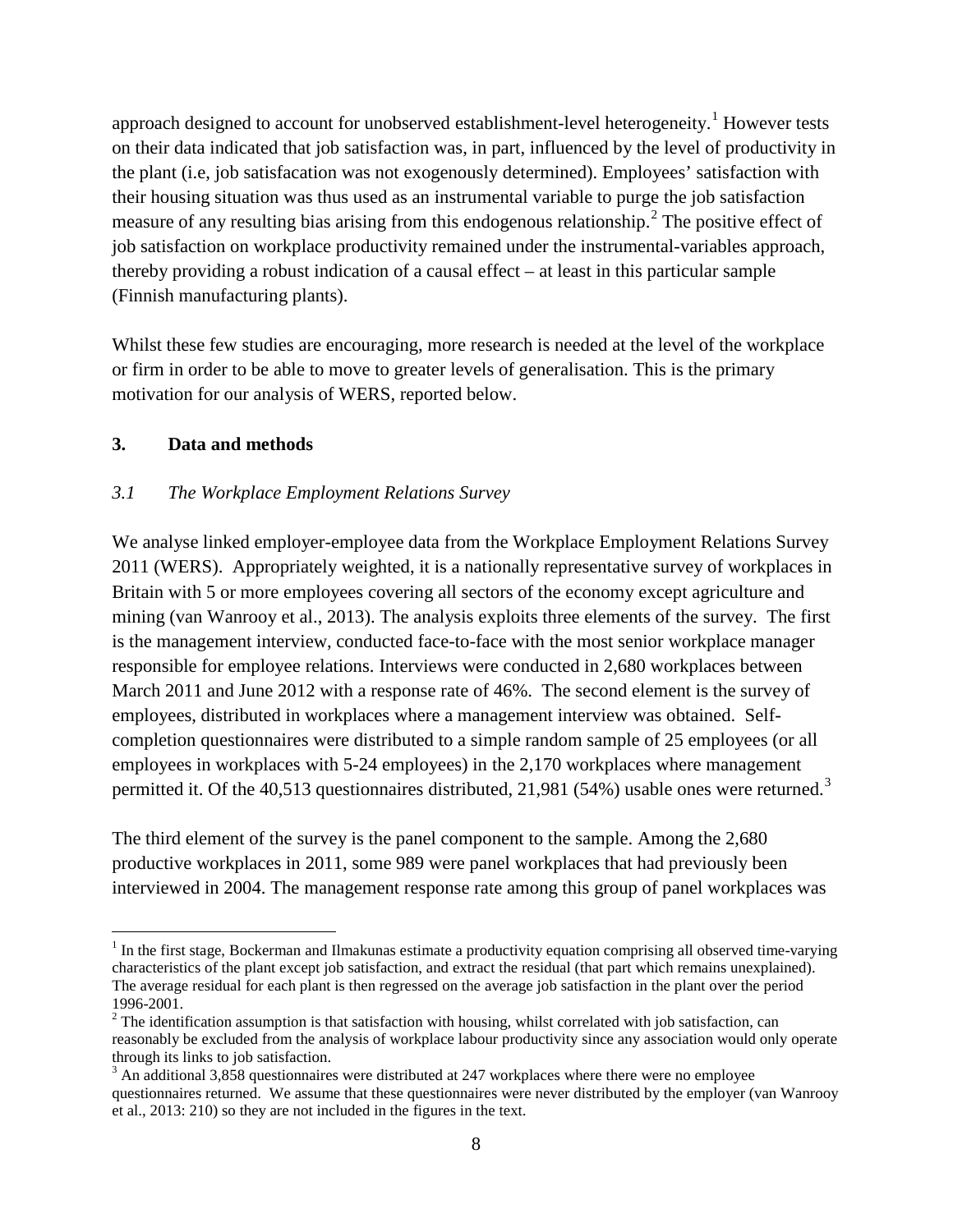52 per cent. Some 600 of these 989 workplaces generated employee questionnaires in both 2004 and 2011 (providing 7,943 employee responses in 2004 and 7,324 employee responses in 2011).

#### *3.2 Empirical strategy*

We use both the cross-sectional data for 2011 and the panel data for 2004-2011 to assess the relationship between the level of employee SWB at a workplace and workplace performance.

We begin with the cross-sectional analysis, which has the advantage of a larger sample. We regress the level of performance  $(p)$  in 2011 for workplace *i* on a measure of the mean level of job satisfaction among employees at workplace *i*  $(\overline{JS}_i)$ , the mean level of job-related affect among employees at workplace  $i$   $(\overline{JRA}_i)$ , and a set of other workplace and workforce characteristics  $(X_i)$  which serve as controls.

$$
p_i = \alpha + \beta \overline{JS}_i + \gamma \overline{JRA}_i + \delta X_i + \epsilon
$$
 (1)

We then move on to analyse the panel sample. The sample is smaller, but is better able to address concerns about unobserved heterogeneity, as we can estimate first-difference models which examine *changes* in SWB and performance *within* workplaces over time. [4](#page-9-2)

$$
\Delta p_i = \beta \Delta \overline{JS}_i + \gamma \Delta \overline{JRA}_i + \delta \Delta X_i + \epsilon
$$
 (2)

We are also able to use the panel sample to test for the possibility of reverse causality: we test for this directly by investigating whether we can predict workplace SWB in 2011 as a function of the workplace's performance in 2004.

We attach particular weight to the findings from the panel analysis because of its ability to tackle some of the issues that may confound attempts to draw causal inferences about the links between employee SWB and workplace performance. Nevertheless, it is clear that we cannot make strong causal inferences because we lack a true identification of the causal impact of SWB on workplace performance. However, as we show in Section 4, our results are consistent with the those found by Bockerman and Ilmakunnas (2012) using a quasi-experimental approach.

#### *3.3 Measures of SWB*

<span id="page-10-0"></span>Respondents to the WERS Survey of Employees provide measures of their wellbeing which, when aggregated, can be used to characterize workplaces according to the wellbeing of their workers. The 2011 WERS collects information on employees' satisfaction with nine aspects of their job, namely pay, sense of achievement, scope for using initiative, influence over the job,

<sup>&</sup>lt;sup>4</sup> This is virtually identical to estimating a fixed effects model, in a two-period panel such as ours.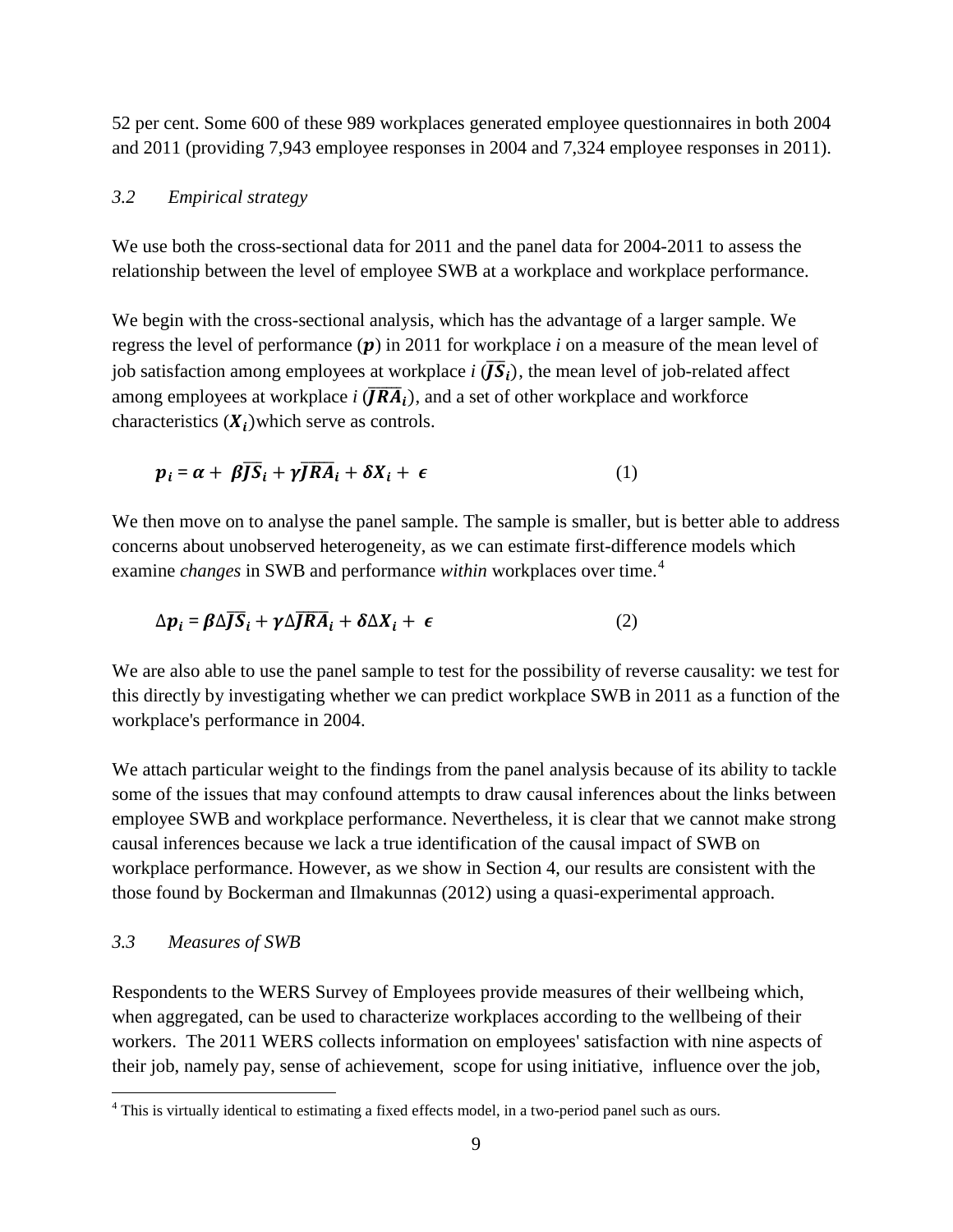training, opportunity to develop skills, job security, involvement in decisions and the work itself. Each domain of job satisfaction is rated on a five-point scale from 'Very satisfied' to 'Very dissatisfied'. The nine measures were each recoded into (-2,+2) ratings and used to create an additive measure of job satisfaction for each employee with a scale running from -18 to +18.<sup>[5](#page-10-0)</sup> The employees' scores on this additive scale were then aggregated to compute the overall mean level of job satisfaction for the workforce. We also constructed measures which identified the share of workers who were very satisfied, and the share who were very dissatisfied; these allowed us to investigate any asymmetry in the effects of SWB on performance - as found in an earlier analysis of employees' propensity to quit their job (Green, 2010). It can be noted that this is a much more complete set of SWB measures than ordinarily appears in a national survey. Bockerman and Ilmakunnas (2012), for example, had to be content with a single job satisfaction item.

In addition to the nine job satisfaction items, employees were also asked to rate their job-related affect. They were asked: "Thinking of the past few weeks how much of the time has your job made you feel....tense, uneasy, worried, gloomy, depressed, miserable?". Responses are coded along a five-point scale: "all of the time", "most of the time", "some of the time", "occasionally" and "never". The first three items are a subset of Warr et al's (2013) anxiety-contentment scale, while the latter three are part of his depression-enthusiasm scale. A workplace-level mean was computed in a similar way to the job satisfaction measure reported above. [6](#page-11-0) In addition, 'asymmetric' measures were also computed to identify the share of workers who "never" felt anxious or "always" or "mostly" felt anxious.

### *3.4 Measures of performance*

Workplace performance was measured using the manager's subjective assessment on three separate measures. The managerial respondents to the survey were asked: "Compared with other workplaces in the same industry how would you assess your workplace's...financial performance; labour productivity; quality of service or product?". They chose one of five responses presented to them on a show card ranging from "a lot better than average" to "a lot below average". The percentage of managers saying their workplace performance was "a lot below average" was very small, so these responses were combined with those saying "below average" to form a four-point scale (1,4). The three subjective workplace performance measures are positively and significantly correlated such that those scoring high (low) on one indicator tend to score high

 $<sup>5</sup>$  Factor analysis of the nine items reveals a single factor with an eigen value of 5.34 accounting for 59 percent of the variance in job satisfaction scores. The additive scale also has a high scale reliability co</sup>

<span id="page-11-1"></span><span id="page-11-0"></span> $6$  As in the case of the job satisfaction scale, this is supported by factor analyses which revealed a single factor with an eigen value of 4.42 accounting for 74 percent of the variance in workplace-level wellbeing. The alpha scale reliability coefficient is 0.93 for the six items.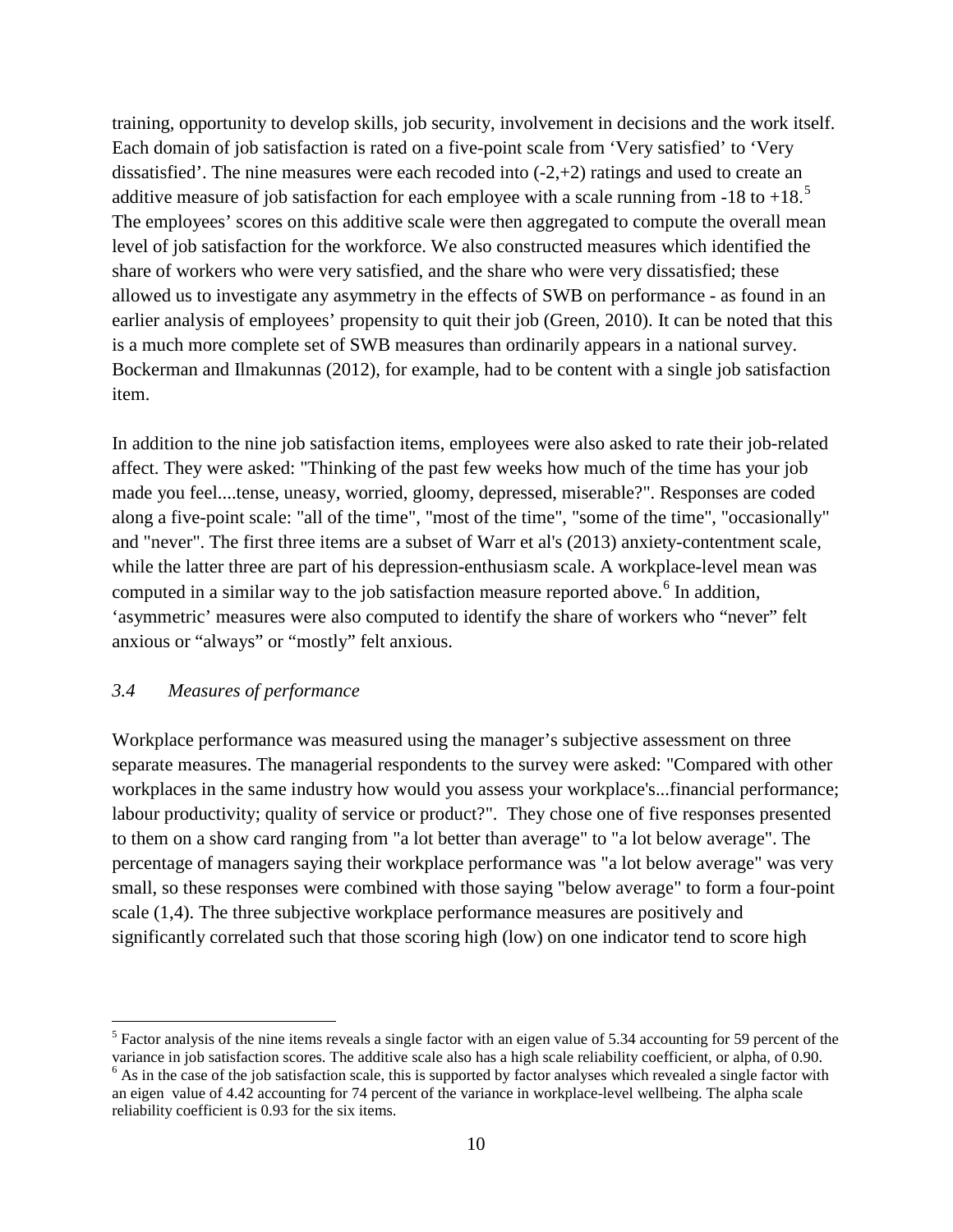(low) on the other two.<sup>[7](#page-11-1)</sup> Thus, although distinct, these three measures may relate to a single underlying workplace performance scale.<sup>[8](#page-12-0)</sup> We therefore constructed an additive scale from three performance items, summing the items then subtracting 3, such that the scale ran from 0 ("below average" performance on all three items) to 9 (performance "a lot better than average" on all 3 items).

When investigating workplace influences on performance it is more conventional to rely on accounting measures such as sales per employee and value added per employee. They have the advantage of being measured along a cardinal scale against which one can readily quantify correlations with other workplace factors, such as the average of employee wellbeing at the workplace. Although WERS collects such measures with its Financial Performance Questionnaire (FPQ) we prefer to focus on the subjective measures of workplace performance for two reasons. First, a much higher percentage of workplace managers feel able to provide an answer along the ordinal scale presented in the show card. Eighty-seven per cent are able to do so on all three subjective performance measures, whereas the number of responses to the FPQ is low (n=545, which is 20 per cent of the respondents to the management questionnaire). Second, earlier studies have validated the subjective performance measures, confirming that they are predictive of subsequent workplace closure, for example, and are associated with other workplace features in the way theory might predict (Forth and McNabb, 2008; Machin and Stewart, 1990, 1996). In contrast the managers responsible for employment relations who complete the WERS managerial questionnaire find it difficult to obtain the information necessary to provide accurate responses to the FPQ. For instance, they are often only able to provide information at the firm level, rather than workplace level. Consequently, the accounting measures of performance are not immune to concerns about sizeable measurement error.

# **4. Results**

The results from the WERS analyses are presented in two parts. The first set of results is based on cross-sectional analyses of the 2011 survey. The second set of results is based on analyses of the 2004-2011 panel survey.

# *4.1 Analysis of the 2011 WERS Cross-Section*

<span id="page-12-1"></span>As noted above, the dependent variables for the analysis comprise four measures of workplace performance. The distribution of managers' responses on each of these four items in our crosssection sample is presented in [Figure 2.](#page-26-0) The figure shows the distribution of workplace

 $<sup>7</sup>$  The correlation coefficients in the weighted data are: financial performance and labour productivity 0.44; financial</sup> performance and quality 0.25; labour productivity and quality 0.33. They are all statistically significant at the 1 per cent level.

<span id="page-12-0"></span><sup>&</sup>lt;sup>8</sup> This is confirmed by a high scale reliability coefficient, or alpha, for the three performance items of 0.79.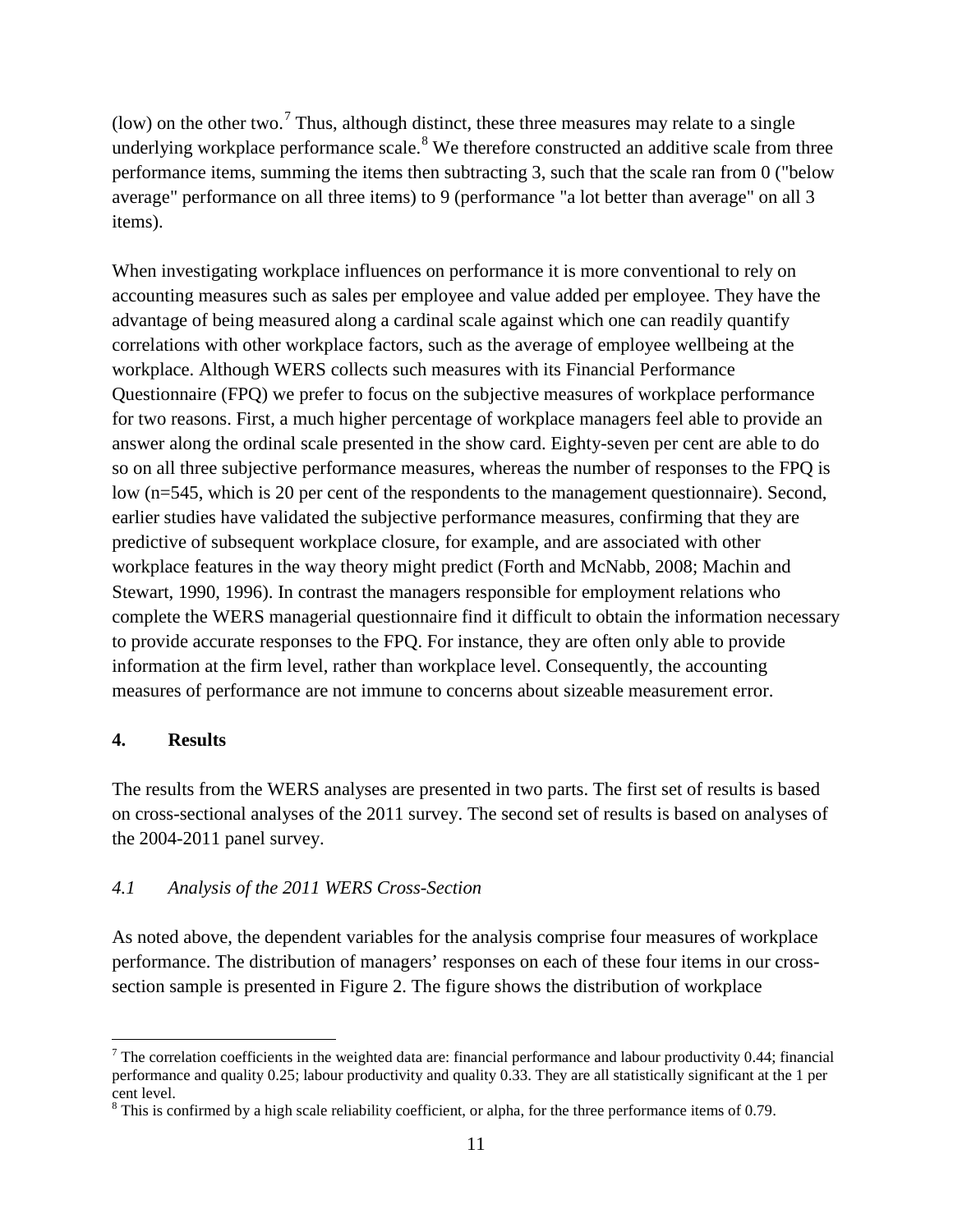performance in response to these questions after having weighted the data so that they are representative of the population from which the sample was drawn.

# [\[Figure 2](#page-26-0) here]

The distributions for financial performance and labour productivity are quite similar: the vast majority of managers say their workplace is performing at the average for the industry or "better than average", with respondents split roughly evenly between these two categories. A small minority - one-sixth in the case of financial performance and one-in-seven in the case of labour productivity - think their workplace is performing either "a lot better than average" or "below average". The distribution for the quality of product or service looks a little different: the distribution is shifted to the right relative to financial performance and productivity because a greater proportion think of themselves as performing relatively well compared to the industry average. Although there is some bunching of responses in the middle of the performance distribution, there is still substantial variance in managers' evaluations permitting us to investigate possible links between workplace performance and employees' wellbeing.

Performance on the additive scale is fairly normally distributed with one-quarter (24 per cent) of workplaces scoring 5, which is the mid-point in the distribution, although the upper tail - those scoring themselves "a lot better" or "better than average" on all three items - is a little thicker than the left tail which identifies the worst performing workplaces relative to their industry average.

Turning to the measures of workforce well-being, the distribution of the workplace means is given for each facet of job satisfaction in [Figure 3.](#page-26-1) Most are skewed towards the top end of the satisfaction distribution, as is often the case when one presents job satisfaction distributions at the level of individual employees. The peak of the workplace mean job satisfaction distribution is normally around four, equivalent to an average rating of "satisfied". Only in the case of pay satisfaction is the peak of the workplace mean distribution somewhere near the middle of the satisfaction ranking. Relatively few workplaces have a mean job satisfaction score below three, as indicated by the long tails to the left of the distributions, the exception being pay satisfaction..

# [\[Figure 3](#page-26-1) here]

The workplace means for the separate measures of job-related affect are presented in [Figure 4.](#page-27-0) The left-hand tails to these distributions indicate that there are few workplaces characterised by high levels of depression or anxiety, although tension and worry appear more common than the other items.

[\[Figure 4](#page-27-0) here]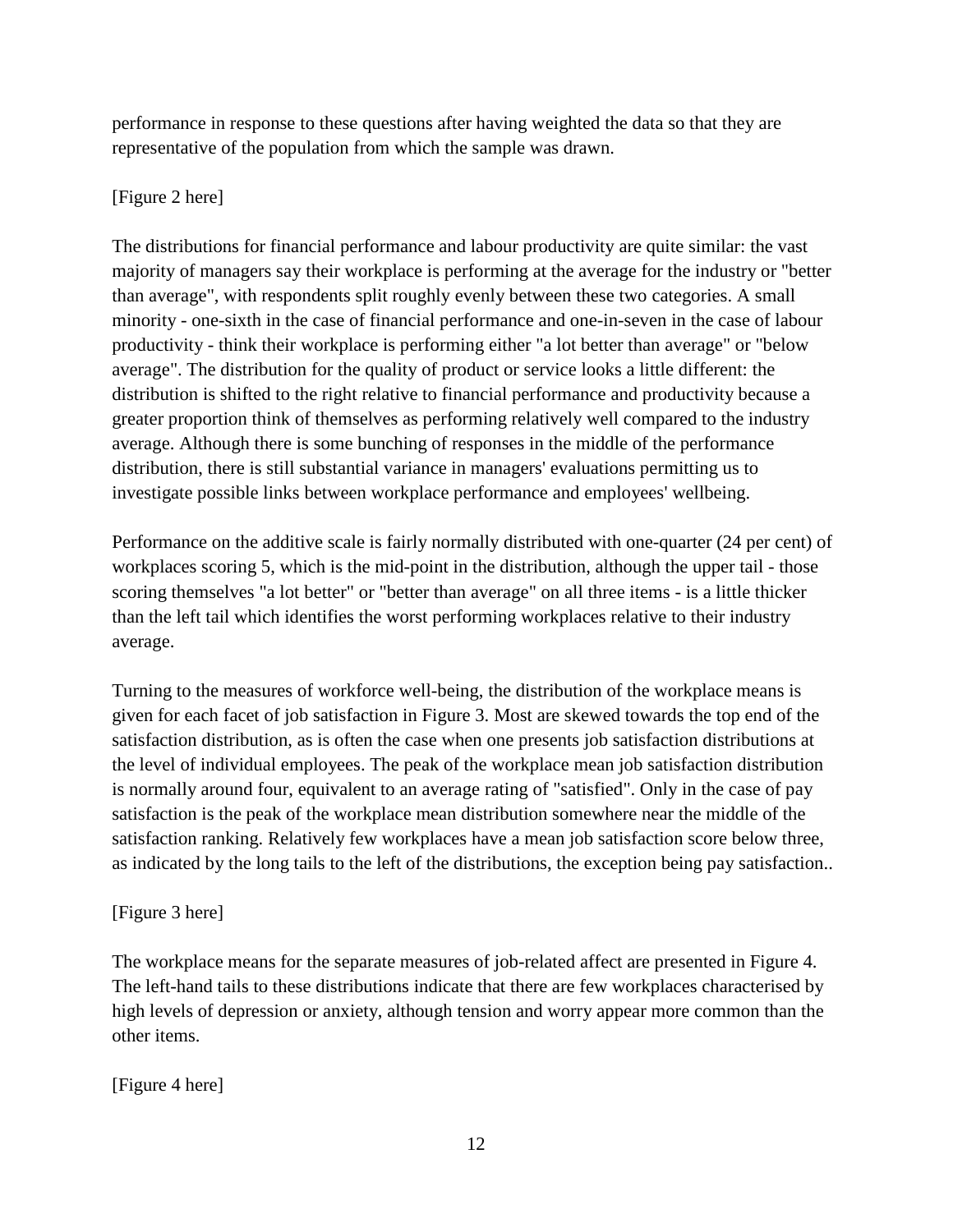[Figure 5](#page-27-1) then shows the workplace distributions of the additive scales. The left-hand panel shows the workplace mean of the additive scale of job satisfaction. Relatively few workplaces are in negative territory with average scores in the "dissatisfaction" zone. Equally, few score close to the maximum 18. The right-hand panel of [Figure 5](#page-27-1) then presents the workplace mean of the single additive scale of job-related affect. With a mean of over 6 and a long, shallow left tail, it is clear that, in most workplaces, most employees do not suffer on-going job-related "ill-being". If we were to consider the two subscales denoting anxiety-contentment and depression-enthusiasm, it is apparent from [Figure 4](#page-27-0) that the distribution of mean enthusiasm would be to the right of that for mean contentment.

#### [\[Figure 5](#page-27-1) here]

To analyse the relationship between SWB and workplace performance, we ran ordered probit regressions for the three separate performance measures, thereby taking account of their ordinal scales. We ran ordinary least squares (OLS) estimates for the additive performance scale since this more closely approximiates a continuous scale.<sup>[9](#page-12-1)</sup> All analyses are survey-weighted to account for the probability of a workplace being sampled for the survey and to account for the probability that any employee questionnaires will be returned from a sampled workplace.<sup>[10](#page-14-0)</sup>

Our primary analyses used the workplace mean SWB scores presented in [Figure 5.](#page-27-1) These distinguish between the average level of job satisfaction, on the one hand, and the average level of job-related affect on the other. However, the literature finds some evidence that the effects of SWB on individuals' performance can be asymmetrical such that the effects of being, say, very satisfied or very dissatisfied may not be apparent if one focuses solely on mean satisfaction (eg. Green, 2010). We therefore ran models incorporating workplace means for being "very satisfied" and "very dissatisfied" and, in the case of job-related affect, the workplace means for being "usually well" - characterised in terms of "never" feeling depression and anxiety - and "usually

<sup>&</sup>lt;sup>9</sup> None of the results presented later are sensitive to the choice of estimator. Results relating to the additive performance scale are similar if one estimates ordered probit models.

<span id="page-14-1"></span><span id="page-14-0"></span> $10$  In 510 of the 2680 workplaces surveyed the manager refused to permit questionnaires to be distributed to employees. In a further 247 workplaces none of the employee questionnaires that were distributed were returned to the survey agency (Deepchand et al., 2014: Table 4.14). It is conceivable that workplace non-response to the employee survey may have been correlated with poor employment relations and thus ill-being at the workplace. If so, the completed responses paint a picture of employee wellbeing which is upwardly biased. This does not necessarily mean that the estimated relationship between wellbeing and workplace performance is biased in any way. Nevertheless, the non-response weights can adjust for this to some extent using what is known about nonrespondent workplaces to reweight the data such that the workplaces with at least one employee respondent resemble all workplaces on observable features such as the manager's perception of the climate of employment relations.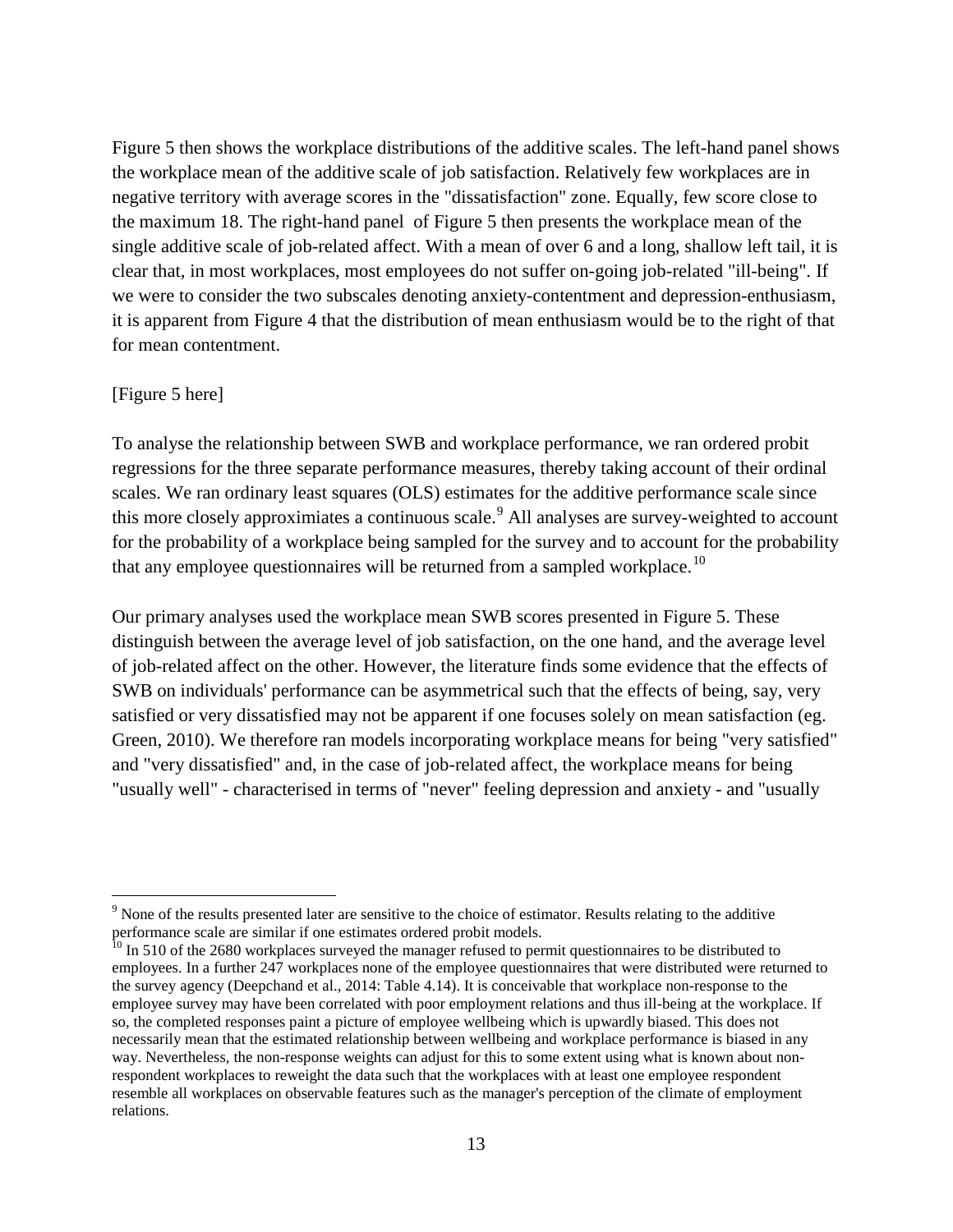unwell" - characterised in terms of "always" or "mostly" feeling depression and anxiety.<sup>[11](#page-14-1)</sup> The distributions of these variables are not shown for brevity, but the results are summarised below.

The analyses begin by establishing the raw correlation between the measure of workplace SWB and workplace performance. Then control variables are incorporated to identify the independent association between SWB and workplace performance. The two dimensions of SWB are incorporated alongside one another. The results from the orderd probit regressions of the separate performance measures are presented in Table 2, whilst the results from the OLS regressions of the additive performance measure are presented in Table 3.

# [Table 2 and Table 3 here]

The results presented inTable2 and Table 3 show that the average level of employee job satisfaction among employees at the workplace is positively correlated with all four workplace performance measures (financial performance, labour productivity, and the quality of output/service, relative to the industry average, and the workplace performance additive scale constructed from the three measures to assess overall workplace performance). These positive correlations are present not only in the raw data, but also after the addition of our standard set of controls. They also persist after testing the sensitivity of the results to the inclusion of a measure of average hourly wages among employees at the workplace. In contrast, job-related affect is not correlated with workplace performance, regardless of the measure of performance that is used and – with the sole exception of Model [7] – regardless of the specification.

It was noted earlier that we also constructed 'asymmetric' measures of SWB to identify workpalces with large (or small) proportions of employees with particularly high or low SWB. Sensitivity tests which replaced the measures of mean SWB with these asymmetric measures found that workplaces with larger shares of "very satisfied" employees had higher labour productivity, higher quality of output, and higher overall performance. Workplaces with larger shares of "very dissatisfied" employees had lower financial performance and lower overall performance on the additive scale. Again, the measures of job-related affect were not statistically significant in any specification.

These various findings are noteworthy since other research such as Green (2010) has pointed to the importance of job satisfaction, as opposed to job-related affect, in predicting individual behaviour such as quits. It is therefore notable to find that job satisfaction is the dimension of

<span id="page-15-0"></span> $11$  Like the mean scores for job satisfaction and job-related affect, these measures were constructed by taking the scores for each employee and dividing through by the number of employees at the workplace responding to the question. For instance in the case of mean "very dissatisfied", this was simply the workplace mean for the number of times an employee says he/she was "very dissatisfied" on each of the job satisfaction items. Focusing on the tails in this way can help to avoid some of the assumptions that are needed about the underlying distribution of SWB when constructing mean SWB (Bond and Lang, 2014).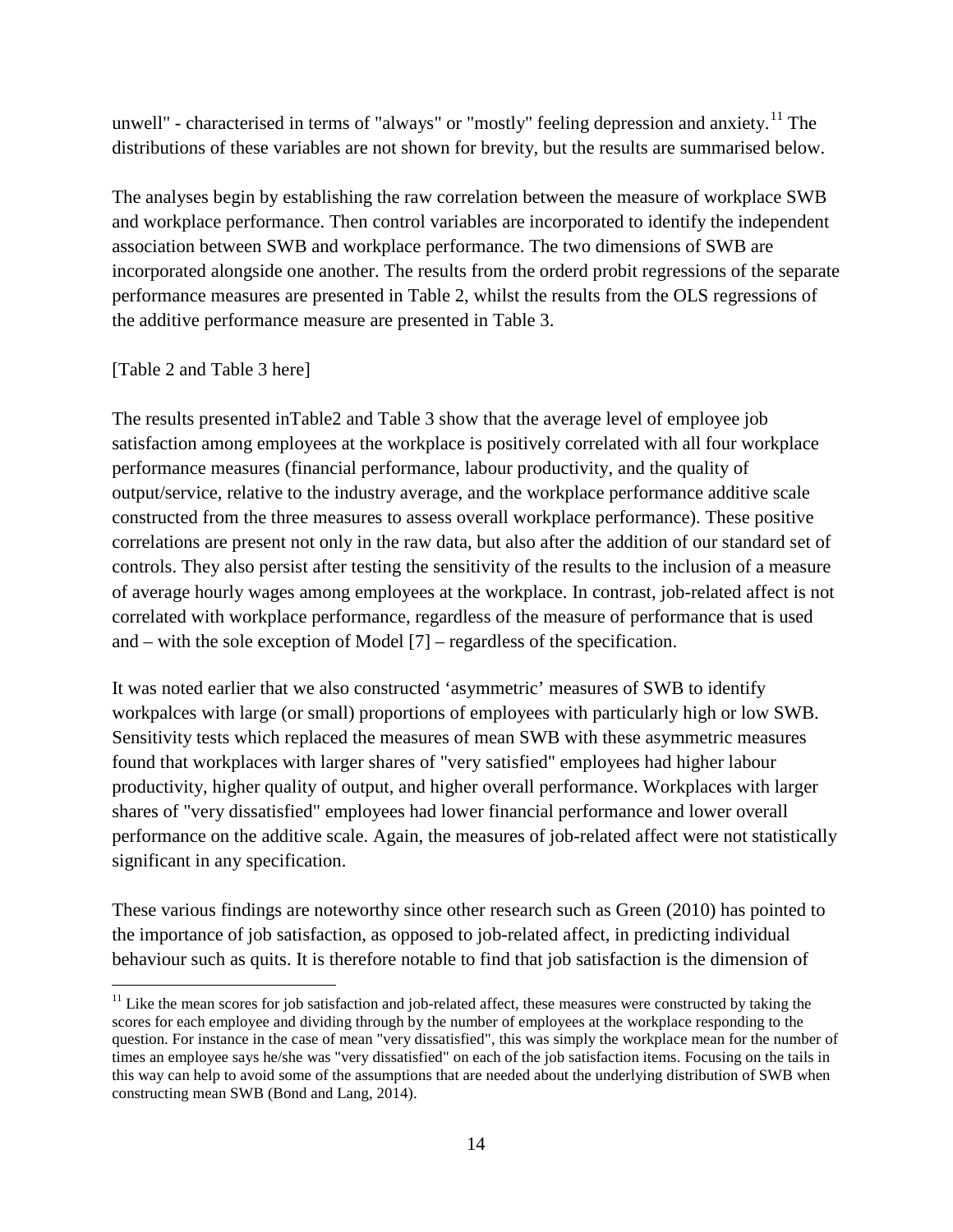SWB that also appears to matter at workplace-level. The results are also consistent with Bockerman and Ilmakunnas (2012) who found a positive association between mean job satisfaction and workplace performance in their study for Finland.

It is not straightforward to quantify the size of the SWB "effect" on workplace performance because both the performance and SWB measures are based on ordinal scales. However, the coefficients underlying the results reported in [Table 3](#page-32-0) provide some kind of guide. The coefficient for mean overall job satisfaction of around 0.07 indicates that an increase of 1 point in a workplace's mean overall job satisfaction scale (a scale which ranges between -18 and +18) results in an increase of 0.7 points in the workplace performance scale which runs from 0 to 9. To put this into context, moving from, say, the 25th percentile of the mean employee job satisfaction scale to the median (an increase in the mean job satisfaction scale from 3.3 to 5.6, or 2.3 points on the scale) would result in an increase of 1.6 points on the 10-point additive workplace performance scale, which is actually equivalent to one standard deviation on the additive performance scale. $^{12}$  $^{12}$  $^{12}$ 

# *4.2 Analysis of the 2004-2011 WERS Panel*

Having presented the cross-sectional correlations, we now move onto the analysis of the panel sample. Although the panel sample is smaller in size (around one third of the size of the crosssectional sample), it does offer two distinct advantages.

First it enables us to investigate whether the cross-sectional associations seen in the previous section are simply the result of unobserved heterogeneity (omitted variable bias). There is a possibility that, whichever set of control variables are used to identify the independent association between employees' SWB and workplace performance, the analyst may not observe features of the workplace that are jointly correlated with both employee SWB and workplace performance, and that these fixed, unobserved characteristics may thus obscure the true independent association between the two items of interest. An example might be good management: workplaces with good managers may have 'happier' workforces and also perform better than the average for their industry. We are able to address this issue, at least in part, by using the panel survey to identify whether *changes* in workplace performance occur alongside *changes* in SWB within the same workplace over time.

<span id="page-16-0"></span>Second, the panel sample enables us to address the problem of reverse causality. Although there are good reasons to suspect a causal relationship running from employee SWB to workplace performance, it is plausible that good workplace performance will lead to employees becoming happier. Employees' SWB is liable to rise and fall with the fortunes of the employer, in much the

 $12$  2.3 multiplied by the 0.7 coefficient.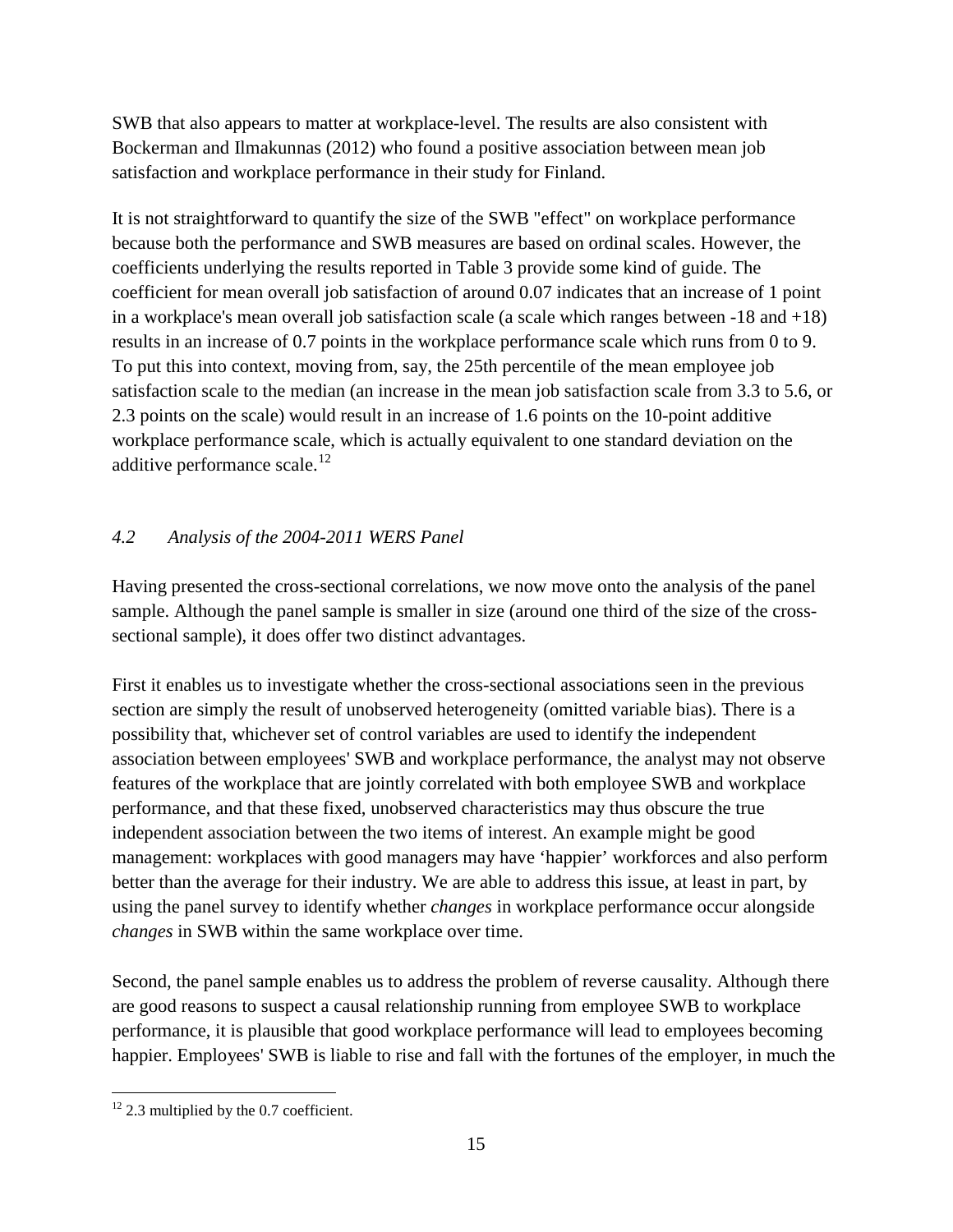same way as a nation's wellbeing rises and falls with Stock Market prices, in part because employee welfare rises with prosperity, resulting in a "feel good" factor (Deaton, 2012).

The measures of performance available to us in the panel sample are identical to those available in the cross-section. Accordingly, each workplace provides information on its performance relative to the industry average in 2004 and then again in 2011 on a 4-point scale ranging from below average to a lot above average.<sup>13</sup> A workplace moving from the bottom of the scale in 2004 ("below average") to the top of the scale ("a lot above average") would score the maximum +3 points on this change variable. A workplace going in the opposite direction scores -3.

[Figure 6](#page-28-0) shows the number of workplaces moving up and down these performance scales over the period. The figure presents unweighted frequencies for the 441 workplaces in the panel. It is apparent that, while many workplaces provide the same rating in both years, producing a change score of zero, most move around with the numbers reporting improved performance approximating the numbers reporting poorer performance. The bottom right hand panel of [Figure](#page-28-0)  [6](#page-28-0) shows movement along the additive change in performance scale which, as noted earlier, simply combines the scores from the changes in financial performance, labour productivity and quality of output/service. Around one-fifth of workplaces score zero, indicating their workplace performance has remained unchanged, relative to the industry average over the period. The proportion improving their performance is similar to the proportion doing less well. Most workplaces that do move tend to move by 1 or two points on the nineteen point scale.

### [\[Figure 6](#page-28-0) here]

The job satisfaction and wellbeing measures in the panel are identical to those presented earlier for the cross-sectional analysis, with two exceptions. Instead of nine job satisfaction items there are eight: the missing item relates to satisfaction with opportunities to develop skills, which was introduced only in 2011. Instead of six job-related affect items, the panel contains three items measured in 2004 and 2011. These are the anxiety-contentment items, namely tense, worried and uneasy.<sup>[14](#page-17-0)</sup> As in the case of the workplace performance measures it is straightforward to construct measures identifying changes in SWB over time within workplaces by comparing the 2004 workplace means with the 2011 workplace means. These changes are presented in [Figure 7.](#page-29-0) As is apparent from the left-hand panel, around 10 per cent of workplaces saw little or no change in their overall mean job satisfaction score. Workplaces at the 25th percentile of the distribution experienced a decline in mean job satisfaction of 2.3 points while those at the 75th percentile experienced an increase in mean job satisfaction of 2.2 points. In contrast, there does appear to

 $13$  Recall, although the survey questions also include the category "a lot below average" few managers give this rating, so these responses have been combined with those saying performance was "below average".

<span id="page-17-1"></span><span id="page-17-0"></span> $14$  The depression-enthusiasm items are only available in 2011, so they are absent from the panel. A further three anxiety-contentment items were collected in the 2004 survey but not in 2011. These relate to being calm, relaxed, and content.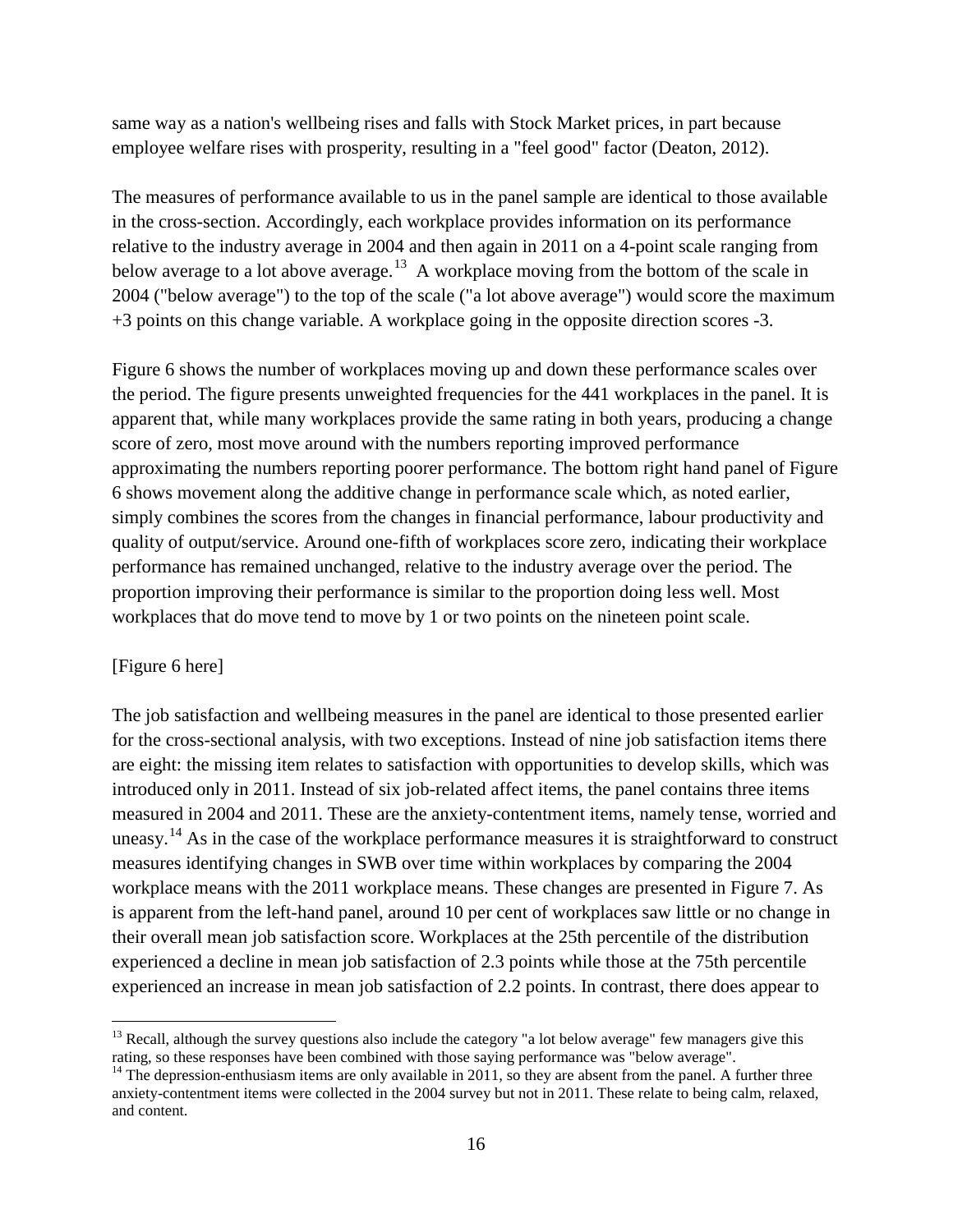have been a small rise in wellbeing, as measured by the mean of the 3-item contentment-anxiety scale, among the workplaces surviving over the period 2004 to 2011. The median rise is 0.67 points on a scale running between -12 and 12.

# [\[Figure 7](#page-29-0) here]

To identify the independent association between within-workplace changes in workplace performance and employees' subjective wellbeing, we ran ordinary least squares regressions which treat changes in performance as a cardinal scale.<sup>[15](#page-17-1)</sup> Many of the other workplace characteristics included in the cross-sectional models do not change across time. However we are able to include time-varying controls for the number of employees in the workplace and the mean hourly wage of employees; the latter is a useful summary measure helping to capture changes in the quality of the workforce. The models with controls always account for a significant amount of the variance in performance with an r-squared typically in the range of 0.10 to 0.15. The regressions are survey-weighted to account for the probability of a workplace being sampled for the survey and to account for the probability that any employee questionnaires will be returned from a sampled workplace.

The results from the panel analyses are presented in [Table 4](#page-33-0) and [Table 5.](#page-34-0) The tables show that increases in the average level of job satisfaction at the workplace are associated with increases in all four workplace performance measures. The associations found in the cross-sectional analysis are thus not simply an artefact of fixed, unobserved characteristics of workplaces that are themselves jointly associated with higher SWB and higher performance.

# [\[Table 4](#page-33-0) and [Table 5](#page-34-0) here]

The cross-sectional analysis sought also to investigate asymmetric effects, and we do so again here. In these analyses (not shown), workplaces with rising job dissatisfaction experience deterioration in all four performance measures, whereas workplaces with an increase in "very satisfied" employees experience rising quality of output or service and an increase in the additive performance measure, but not financial performance or labour productivity.

As in the cross-sectional analysis, changes in job-related affect are not associated with workplace performance, regardless of the measure used, although there is some evidence that an increase in employees reporting "ill-being" most or all of the time is associated with deteriorating quality of output or service and a decline in the additive performance scale, at least in some models.

As a further extension, we also used the panel data to investigate whether SWB was associated with workplace closure: as an extreme test of whether low SWB can bring a workplace to

<span id="page-18-0"></span><sup>&</sup>lt;sup>15</sup> Results are robust to ordered probit regressions which treat the changes in performance as ordinal.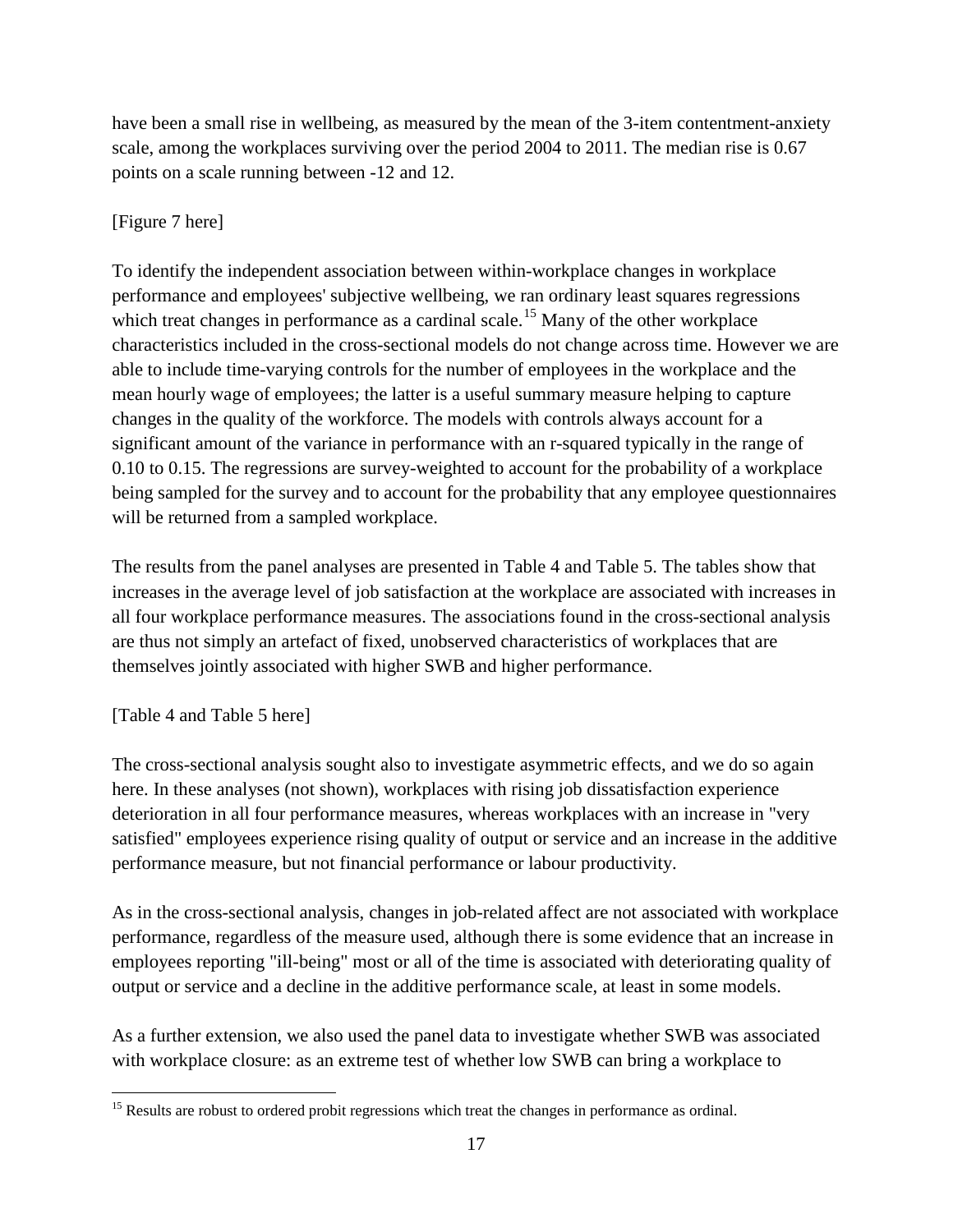extinction. The panel contains information on workplace closure for all but a handful of the workplaces surveyed in 2004. Some 1,718 workplaces with SWB information from employees in 2004 provided information regarding their status in 2011 which identified whether or not they had closed between 2004 and 2011. Seventeen per cent had done so.<sup>[16](#page-18-0)</sup>

Workplace closure is a binary outcome coded zero if the workplace survives and one if it has closed by the time of the 2011 survey. If a workplace has closed we do not know when this took place - only that it had occurred before workplaces were followed up for a panel interview in 2011. Probit models were run to estimate this outcome for all workplaces surveyed in 2004 where one or more employee surveys had been completed and returned. The control variables used in these analyses are nearly identical to those used in the 2011 cross-sectional analysis: the only differences are that the workplace closure models contain controls collected in 2004 and additional sensitivity checks were performed where we incorporated workplace performance in 2004 as an additional control. All the SWB measures used in the workplace closure models are recorded in the 2004 survey. Models had sample sizes ranging between 1713 and 1716 workplaces.

The workplace closure models with controls were always highly jointly statistically significant confirming that it is possible to predict workplace closure with workplace features collected in WERS surveys. However, none of the SWB scales were statistically significant in any of the models. We omit a detailed presentation of the results, for reasons of brevity, but they contrast with the only other study we know of this kind, in which Bartel et al. (2011) study the association between the closing of branches in a large commercial bank and mean branch-level employee "positive attitudes" two years earlier. They found the bank closed branches with more negative employee attitudes.

# *4.3 Test for reverse causation*

Finally, we used the panel data to test for reverse causality, in order to examine whether higher levels of workplace performance may *lead to* higher levels of SWB. We tested for reverse causation by specifying models that seek to predict the level of SWB in 2011 with workplace performance in 2004. None of the models revealed a statistically significant positive relationship between workplace performance in 2004 and mean job satisfaction in 2011; if anything, the relationship was negative [\(Table 6\)](#page-35-0). When we specified models that sought to predict the level of workplace performance in 2011 with measures of SWB for 2004, we obtained positive coefficients that were on the borderline of statistical significance in two of the four models [\(Table 7\)](#page-36-0). These findings are broadly in line with those reported elsewhere by Harter et al (2010).

<sup>&</sup>lt;sup>16</sup> For discussion of the correlates of workplace closure for all workplaces, irrespective of whether they provided employee survey data in 2004, see Van Wanrooy et al. (2013: 26-28).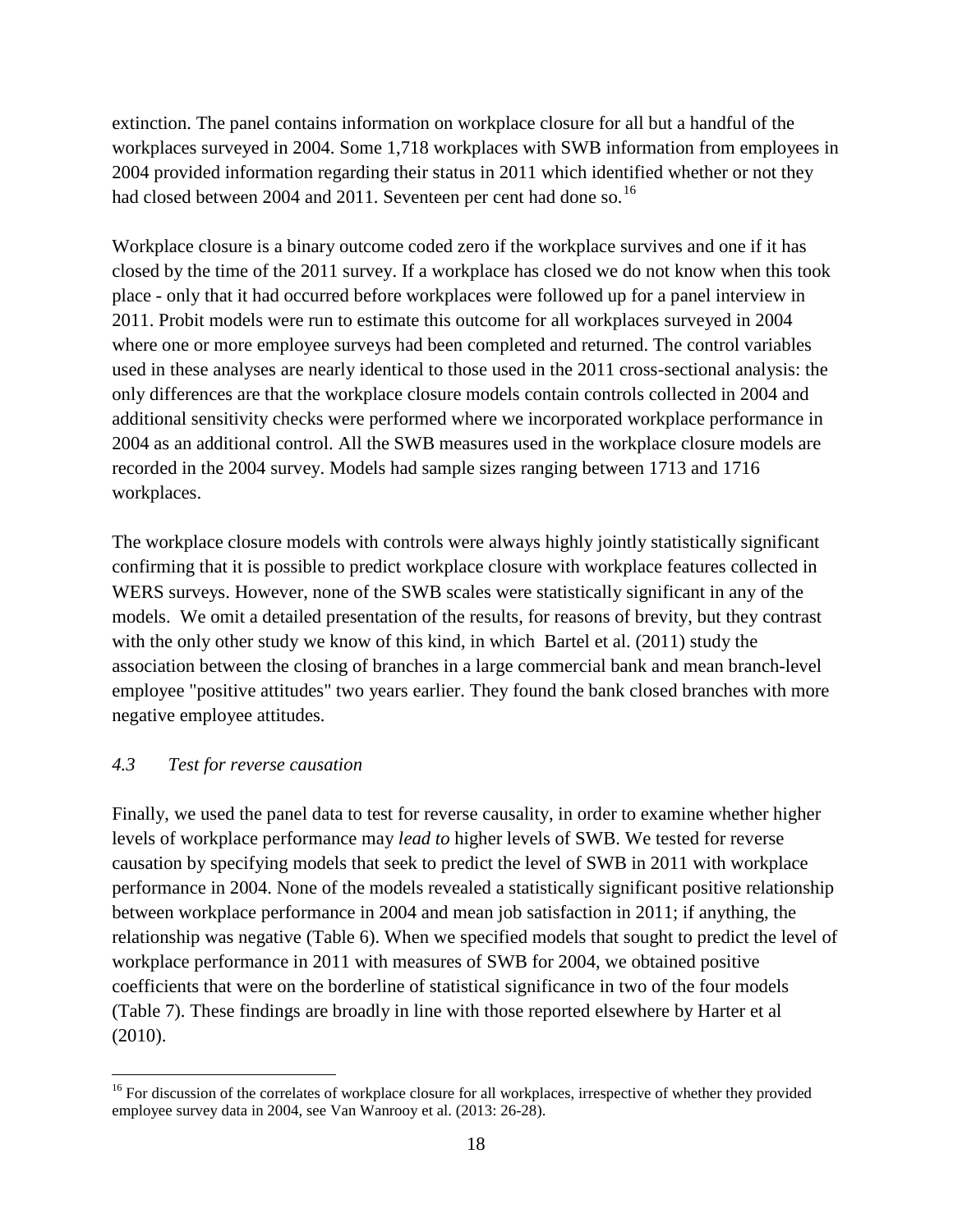# [\[Table 6](#page-35-0) and [Table 7](#page-36-0) here]

Although we lack a robust means of truly identifying the causal effect of SWB on performance, our results tend to support the contention in our earlier conceptual framework and theoretical review, which is that the arrow of causation is more likely to run from SWB to workplace performance than it is to run in the other direction.

# **5. Conclusions**

There is good reason to suspect that policies and practices which target improvements in subjective wellbeing may raise workplace performance and result in economic growth. Yet there is relatively little empirical evidence on the relationship between employees' subjective wellbeing and performance at the level of the workplace. One reason is that few nationally representative datasets have measures of both worker wellbeing and workplace performance that are necessary to test any association. This paper reports new empirical analyses of a rich linked employer-employee survey in Britain which does contain these measures.

We find a positive statistically significant relationship between mean job satisfaction at the workplace and workplace performance. This finding is present in both the cross-sectional and panel analyses and is robust to various estimation methods and model specifications. Employee job satisfaction is positively associated with workplace financial performance, labour productivity and the quality of output and service. Workplaces experiencing an improvement in job satisfaction between 2004 and 2011 - measured at the mean, or measured in terms of an increase in the proportion "very satisfied" or a reduction in the proportion "very dissatisfied" also experience an improvement in performance between the two years. By contrast, there is no association between job-related affect and workplace performance.

This is the first such study for Britain. The findings are consistent with the proposition that employers who are able to raise employees' job satisfaction may see improvements in the performance of their workplace across a variety of different performance metrics. Although we cannot state definitively that the link is causal, the findings are consistent with the causal relationship suggested by conceptual work in this area and other, quasi-experimental evidence. There is therefore a prima facie case for employers to seek to maintain and raise levels of job satisfaction among their employees.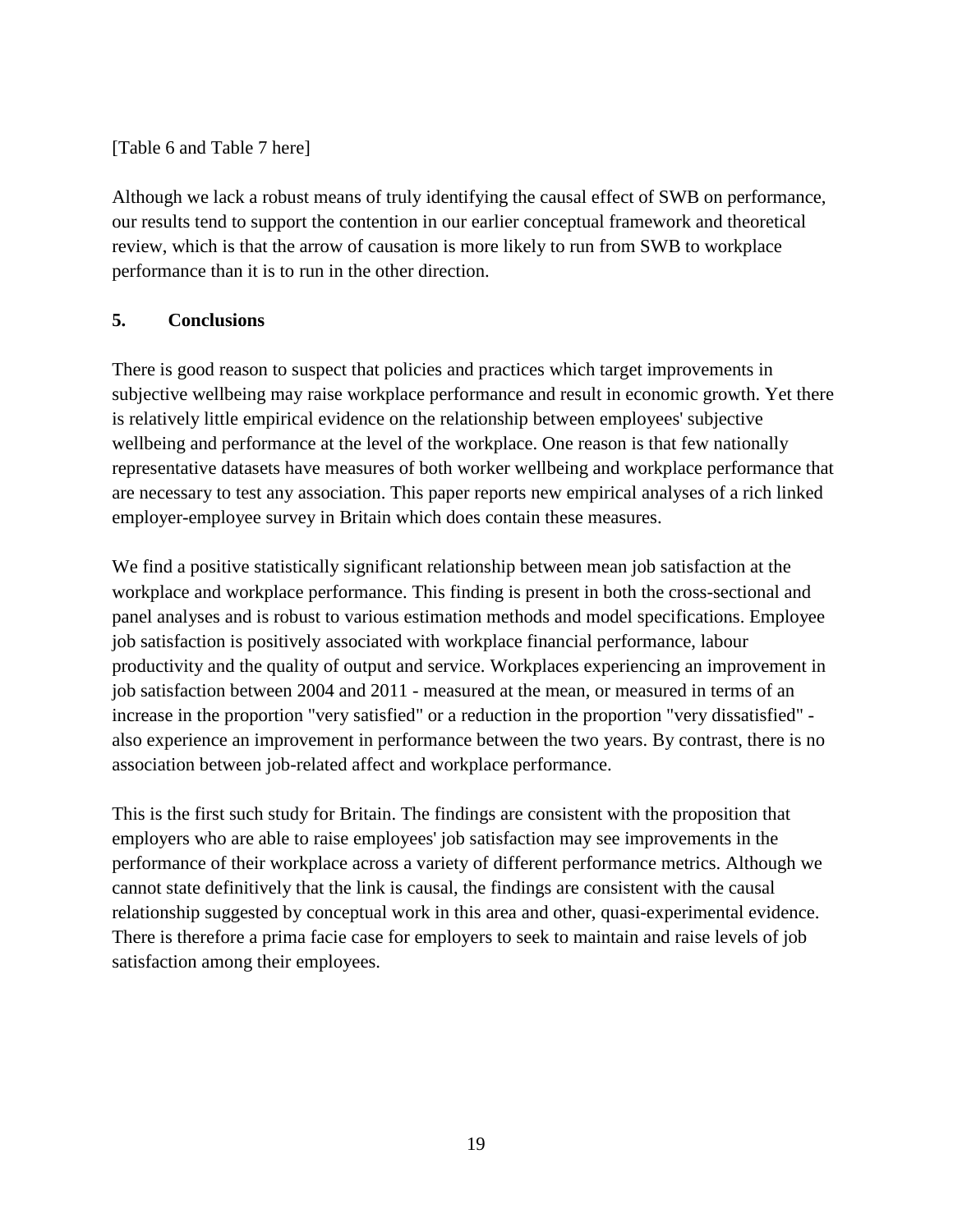#### **6. References**

- Bartel, A. P., Freeman, R. B., Ichniowski, C. and Kleiner, M. M. (2011) "Can a workplace have an attitude problem? Workplace effects on employee attitudes and organizational performance", *Labour Economics*, 18, 411-423.
- Blanchflower D, Oswald A and Stewart-Brown S (2012) "*Is psychological wellbeing linked to the consumption of fruit and vegetables?"* Working Paper No. 996. Economics Department, University of Warwick. Forthcoming in *Social Indicators Research*.
- Bockerman, P. and Ilmakunnas, P. (2012) "The Job Satisfaction-Productivity Nexus: A Study Using Matched Survey and Register Data", *Industrial and Labor Relations Review*, 65, 2: 244-262
- Bond, T. N. and Lang, K. (2014) *The Sad Truth About Happiness Scales*, NBER Working Paper No. 19950
- Clark A (2001) "What really matters in a job? Hedonic measurement using quit data", *Labour Economics*, 8: 223-242.
- Currell S, Towler A, Judge T and Kohn L (2005) "Pay satisfaction and organizational outcomes", *Personnel Psychology,* 58: 613-640.
- Cunningham M (1988) "What do you do when you are happy or blue? Mood, expectancies and behavioural interest", *Motivation and Emotion*, 12: 309-331.
- Deaton, A. (2012) "The financial crisis and the wellbeing of Americans", *Oxford Economic Papers*, 64: 1-26
- Deepchand, K., Drever, E., Gilby, N., Prestage, Y., Prudon, S., Tipping, S. and Wood, M. (2013) *Workplace Employment Relations Study (WERS) 2011/12 Technical Report*, NatCen, London
- Department for Business Innovation and Skills (2013) *Workplace Employee Relations Survey*  2011 [computer file]. 4<sup>th</sup> Edition. Colchester, Essex: UK Data Archive [distributor]. SN: 7226, <http://dx.doi.org/10.5255/UKDA-SN-7226-7>
- Diener E and Chan M (2011) "Happy people live longer: subjective wellbeing contributes to health and longevity", *Applied Psychology: Health and Well-being,* 3: 1-43.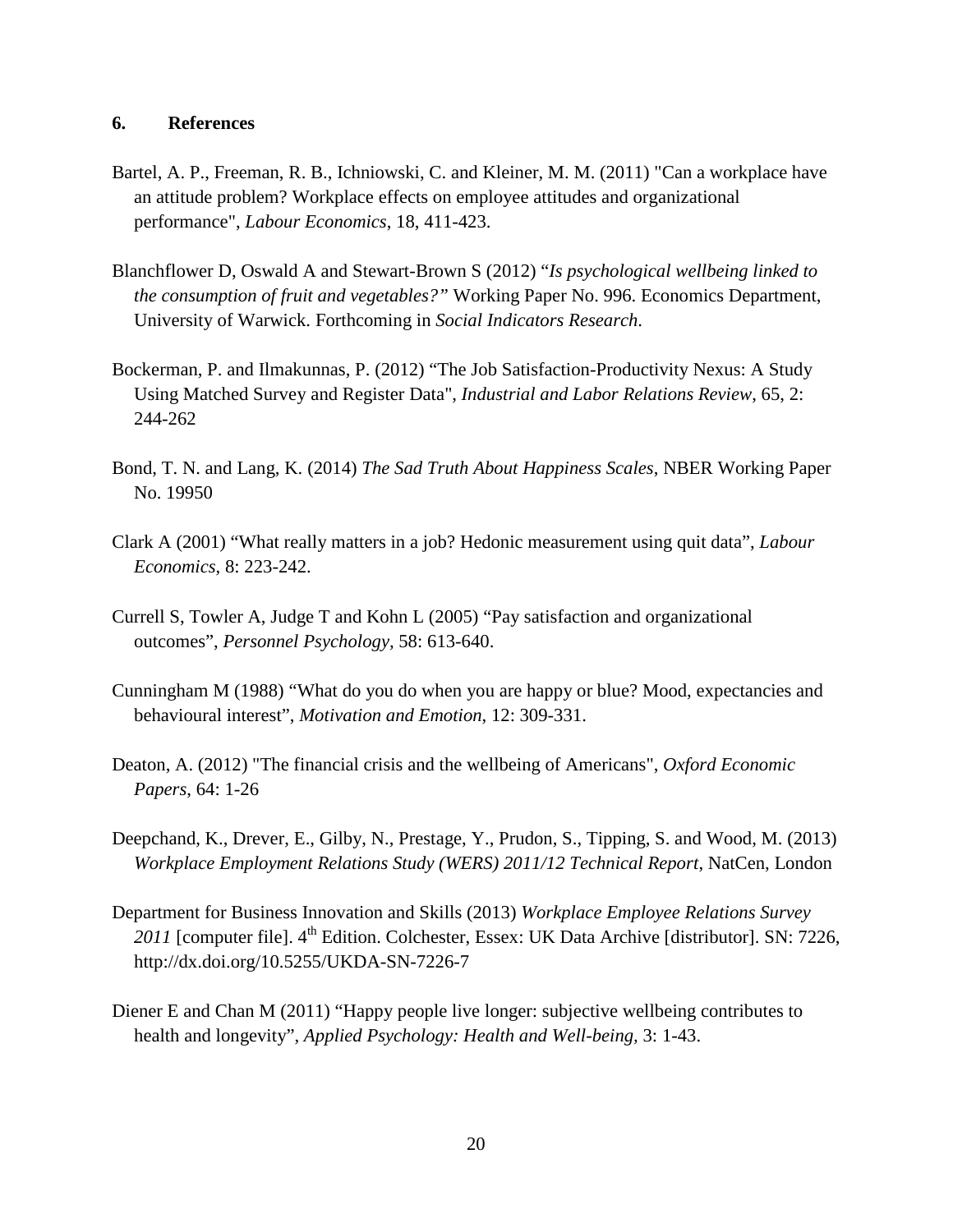- Dolan P and Kahnemann D (2008) "Interpretations of utility and their implications for the valuation of health", *The Economic Journal*, 118: 215-234.
- Farrell D and Stamm C (1988) "Meta analysis of the correlates of employee absence", *Human Relations*, 41: 211-227.
- Felps W, Mitchell T and Byington E (2006) "How, when and why bad apples spoil the barrel: negative group members and dysfunctional groups", *Research in Organizational Behaviour*, 27: 175-222.
- Forth, J and McNabb R (2008) "Workplace Performance: A Comparison of Subjective and Objective Measures in the 2004 Workplace Employment Relations Survey", *Industrial Relations Journal*, 39, 2: 104-123
- Fredrickson B and Branigan C (2005) "Positive emotions broaden the scope of attention and thought-action responses", *Cognition and Emotion,* 19: 313-332.
- Grant N, Wardle J and Steptoe A (2009) "The relationship between life satisfaction and health behaviour: a cross-cultural analysis of young adults", *International Journal of Behavioural Medicine*, 16: 259-268.
- Green F (2010) "Well-being, job satisfaction and labour mobility", *Labour Economics*, 17, 6: 897-903.
- Hacket R (1989) "Work attitudes and employee absenteeism: a synthesis of the literature", *Journal of Occupational Psychology,* 62: 235-248.
- Harter J, Schmidt F, and Hayes T (2002) "Business-unit relationship between employee satisfaction, employee engagement and business outcomes: a meta-analysis", *Journal of Applied Psychology,* 87: 268-279.
- Harter J, Schmidt F, Asplund J, Killham E and Agrawal S (2010) "Causal impact of employee work perceptions on the bottom line of organisations", *Perspectives on Psychological Science,* 5, 4: 378-389.
- Hockey G (1986) "Changes in operator efficiency as a funcation of environmental stress, fatigue and circadian rhythms", in K Boff, L Kaufman and J Thomas (eds) *Handbook of Perception and Performance*, Volume 2, New York: Wiley.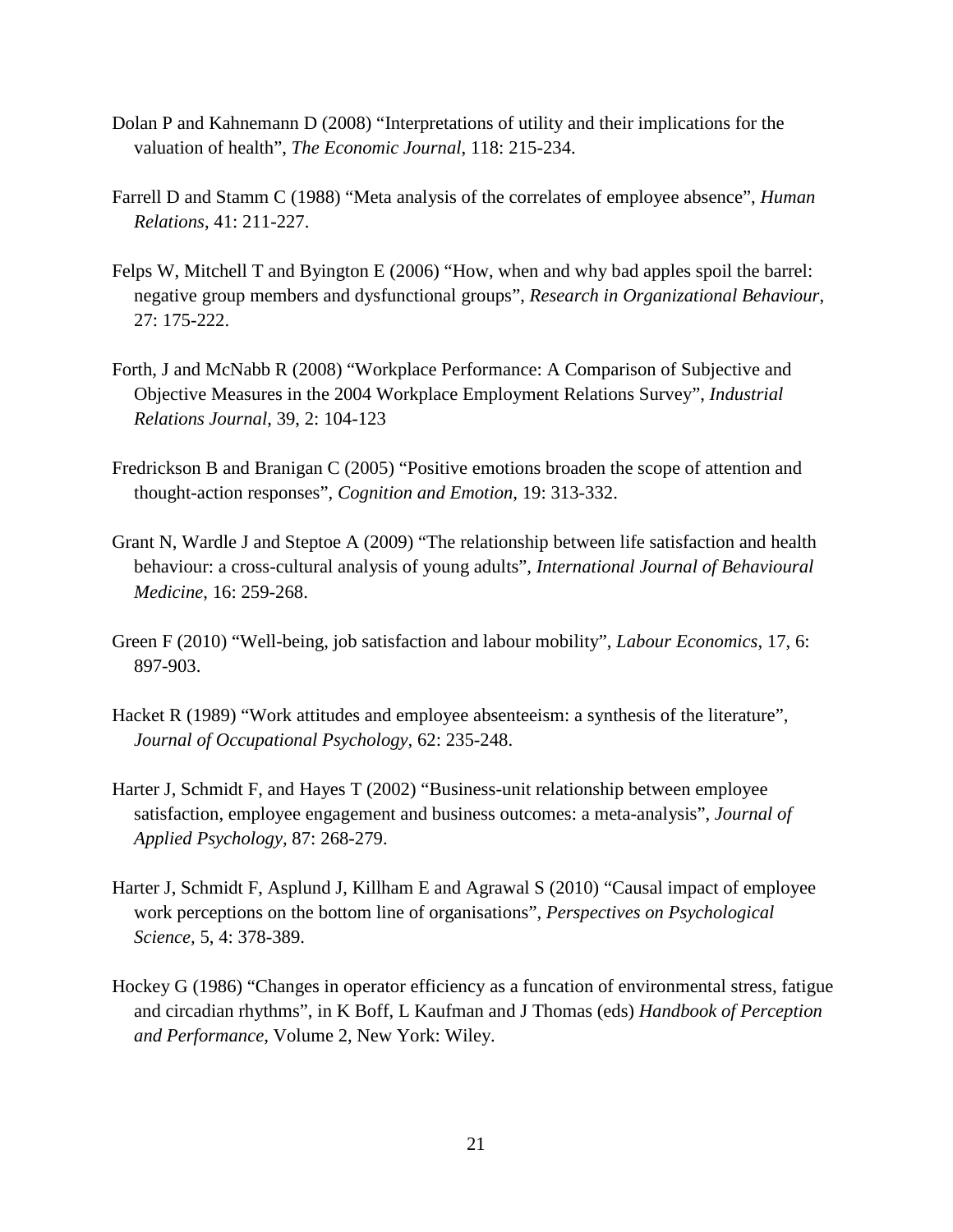- Isen A (1970) "Success, failure, attention and reaction to others: the warm glow of success", *Journal of Personality and Social Psychology*, 15: 294-301.
- Isen A, Daubman K and Nowicki G (1987) "Positive affect facilitates creative problem solving", *Journal of Personality and Social Psychology*, 52: 1122-1131.
- Judge TA, Thoresen CJ, Bono JE and Patten GK (2001) "The job satisfaction–job performance relationship: A qualitative and quantitative review", *Psychological Bulletin* 127(3): 376–407.
- Layard R. (2011) *Happiness: Lessons from a New Science*, 2nd edition, Penguin Books.
- Lyubmirsky S, King L and Diener E (2005) "The benefits of frequent positive affect: does happiness lead to success?" *Psychological Bulletin*, 131, 6: 803-855.
- Machin S. and Stewart M. (1996) "Trade Unions and Financial Performance", *Oxford Economic Papers,* 49: 213-241
- Machin, S. and Stewart, M. (1990) "Unions and the financial performance of British private sector establishments", *Journal of Applied Econometrics*, 5: 327-350.
- O'Donnell G, Deaton A, Durand M, Halpern R and Layard R (2014) *Well-Being and Policy*, London: Legatum Institute.
- OECD (2013) *OECD Guidelines of Measuring Subjective Well-Being*, Paris; OECD Publishing.
- Organ D and Ryan K (1995) "A meta-analytic review of attitudinal and dispositional predictors of organizational citizenship behaviour", *Personnel Psychology,* 48: 775-802.
- Ostroff C (1992) "The relationship between satisfaction, attitudes and performance: an organization-level analysis", *Journal of Applied Psychology,* 77: 963-974.
- Oswald, A. J., Proto, E. and Sgroi, D. (2014) "Happiness and Productivity", University of Warwick mimeo. Forthcoming in the *Journal of Labor Economics.*
- Patterson M, Warr P and West M (2004) "Organizational climate and company productivity: the role of employee affect and employee level", *Journal of Occupational and Organizational Psychology,* 77: 193-216.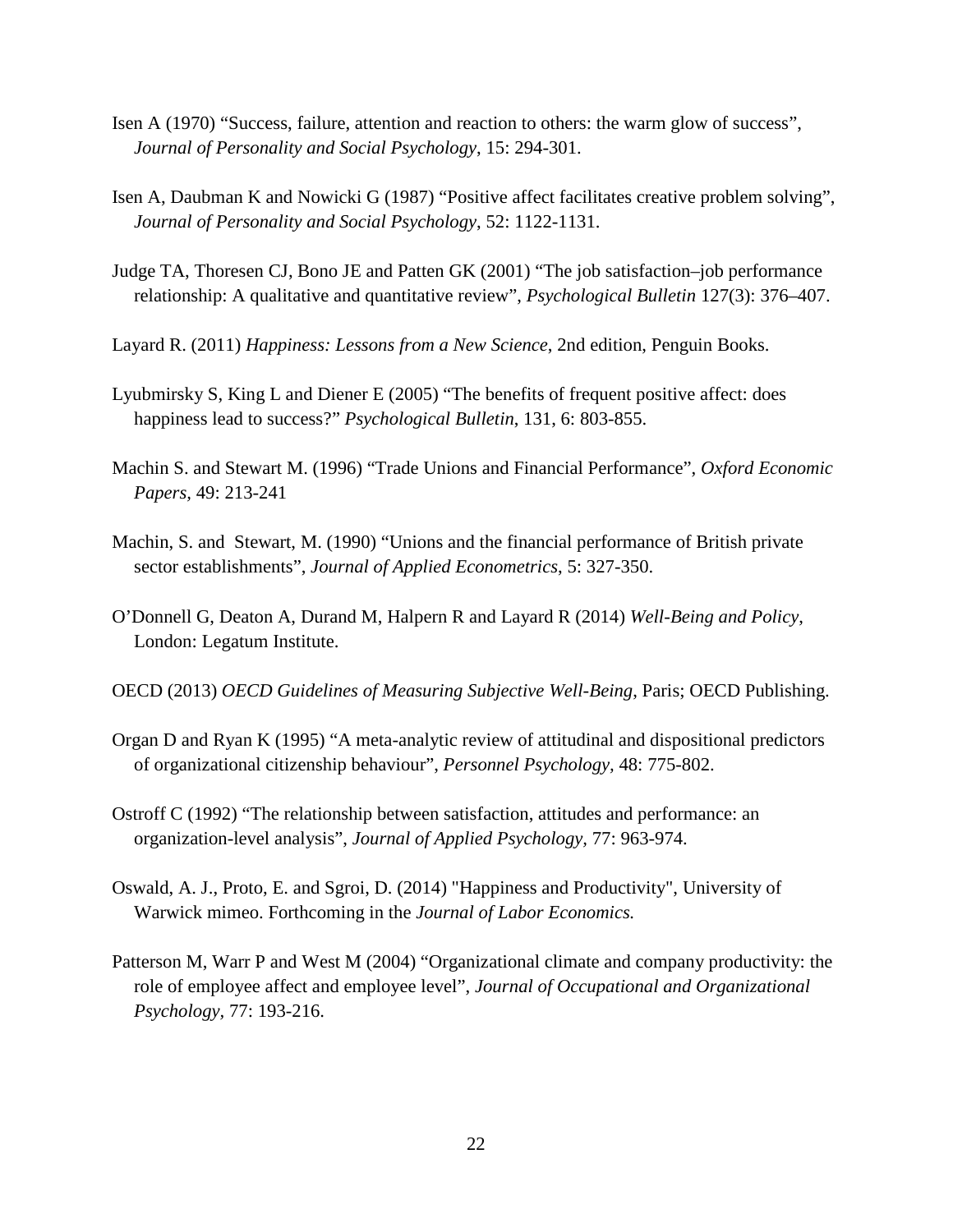- Proudfoot J, Corr P, Guest D and Dunn G (2009) "Cognitive-behavioural training to change attributional style improves employee wellbeing, job satisfaction, productivity, and turnover", *Personality and Individual Differences*, 46: 147-153.
- Robertson A, Gilloran A, McGlew T, McKee K, McInley A and Wright D (1995) "Nurses' job satisfaction and the quality of care received by patients in psychogeriatric wards", *International Journal of Geriatric Psychiatry*, 10: 575-584..
- Staw B, Sutton R and Pelled L (1994) "Employee positive emotion and favourable outcomes at the workplace", *Organization Science,* 5: 51-71.
- Stiglitz J., Sen A. and Fitoussi J.P. (2009) *Report by the Commission on the Measurement of Economic Performance and Social Progress.*
- Stutzer A and Frey B (2010) "Recent advances in the economics of individual subjective wellbeing", IZA Discussion Paper No. 4850.
- Tinkler L and Hicks S (2011) *Measuring Subjective Well-Being*, Supplementary Paper, Office for National Statistics.
- van Wanrooy, B., Bewley, H., Bryson, A., Forth, J., Freeth, S., Stokes, L. and Wood, S. (2013) *Employment Relations in the Shadow of Recession: Findings from the 2011 Workplace Employment Relations Study*, Palgrave MacMillan.
- Warr P, Binl U, Parker S and Ingeoglu I (2013) "Four-quadrant investigation of job-related affects and behaviours", *European Journal of Work and Organizational Psychology*, 23, 3: 343-363.
- Zelenksi J, Murphy S and Jenkins D (2008) "The happy-productive worker thesis revisited", *Journal of Happiness Studies,* 9: 521-537.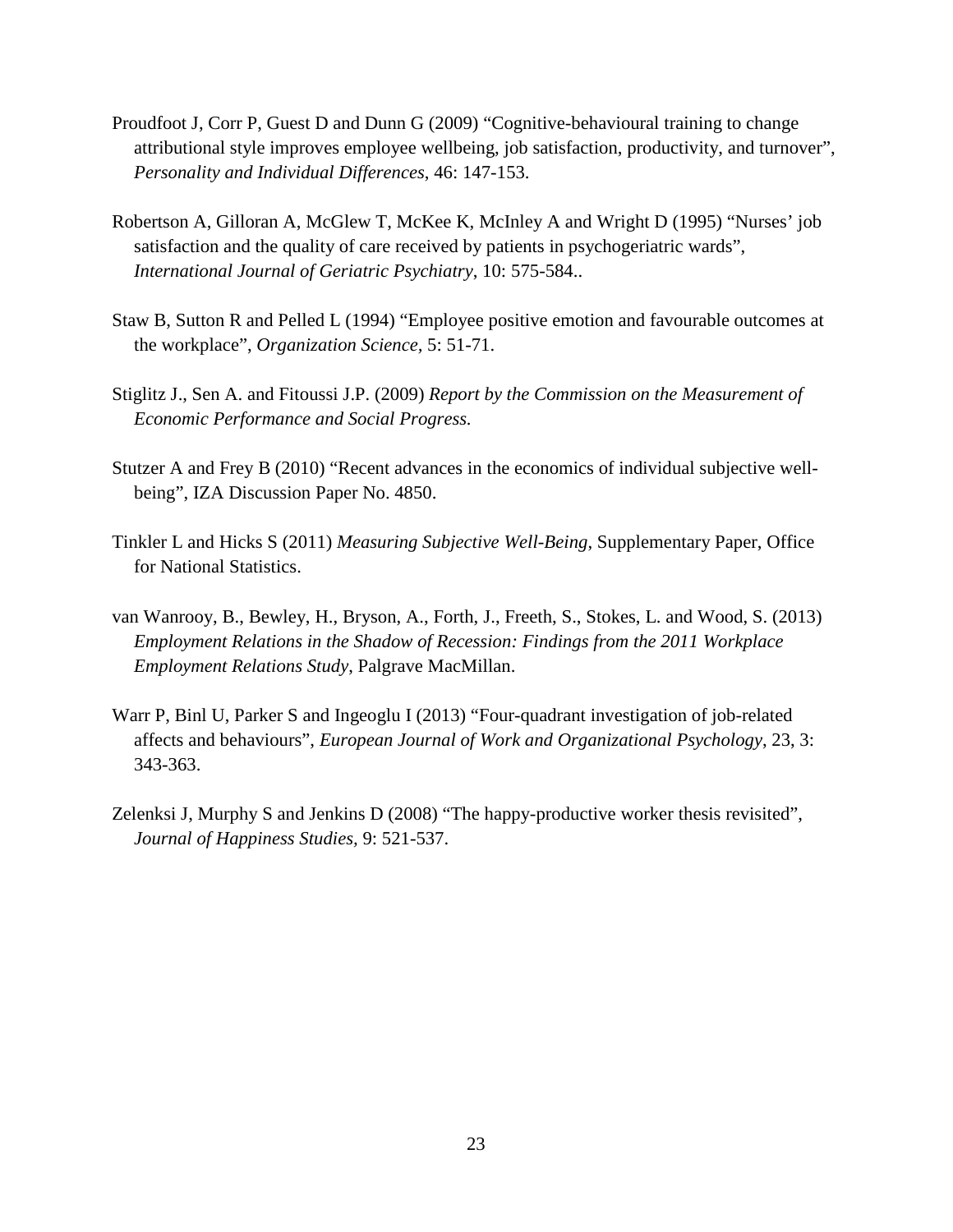<span id="page-25-0"></span>**Figure 1: Illustration of the relationship between SWB and productivity for an individual employee**

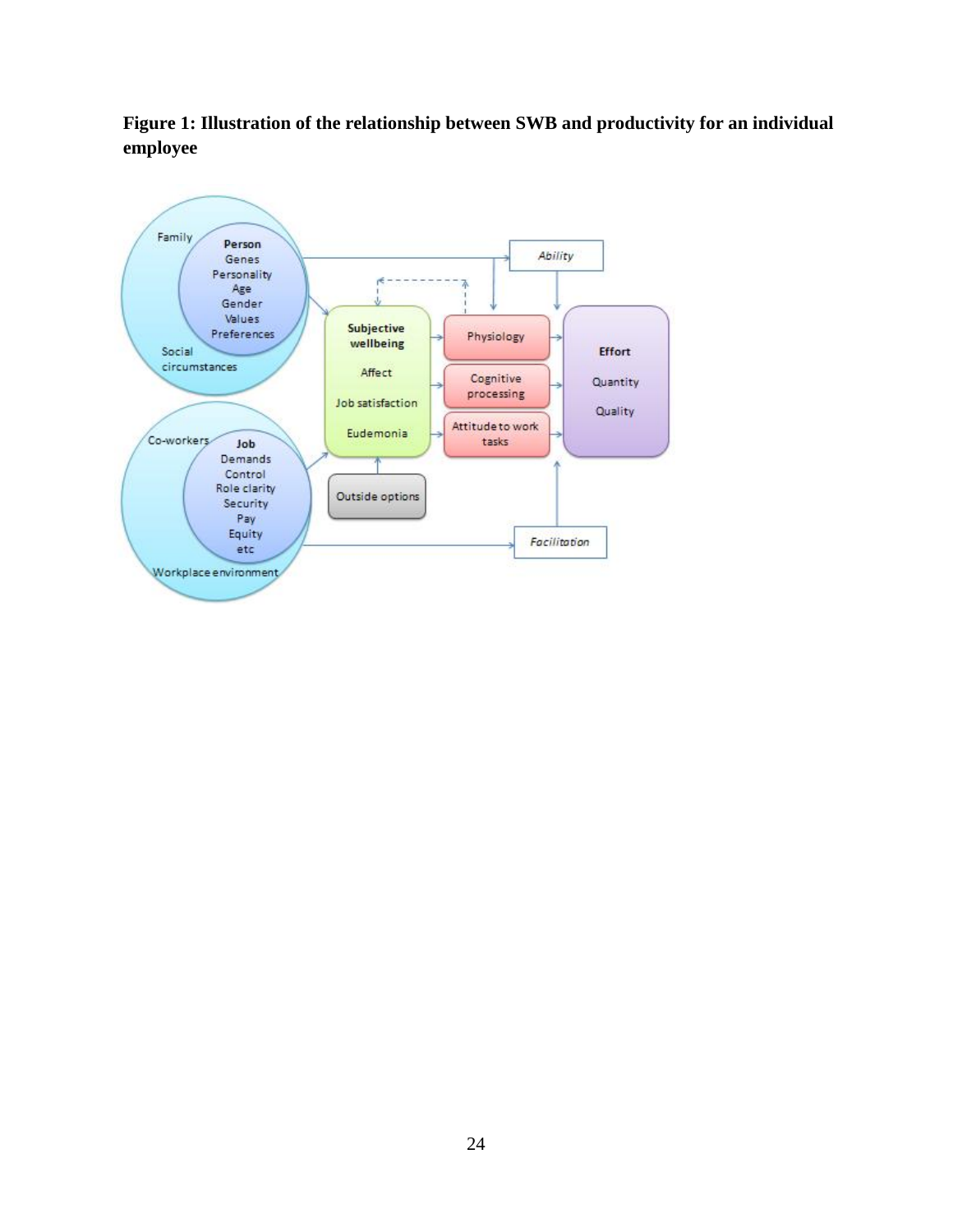

<span id="page-26-0"></span>**Figure 2: Workplace performance measures, 2011 Cross-Section**

Source: 2011 WERS Cross-Section Survey

<span id="page-26-1"></span>**Figure 3: Distribution of Mean Workplace Job Satisfaction, Nine Facets, 2011 Cross-Section**



Source: 2011 WERS Cross-Section Survey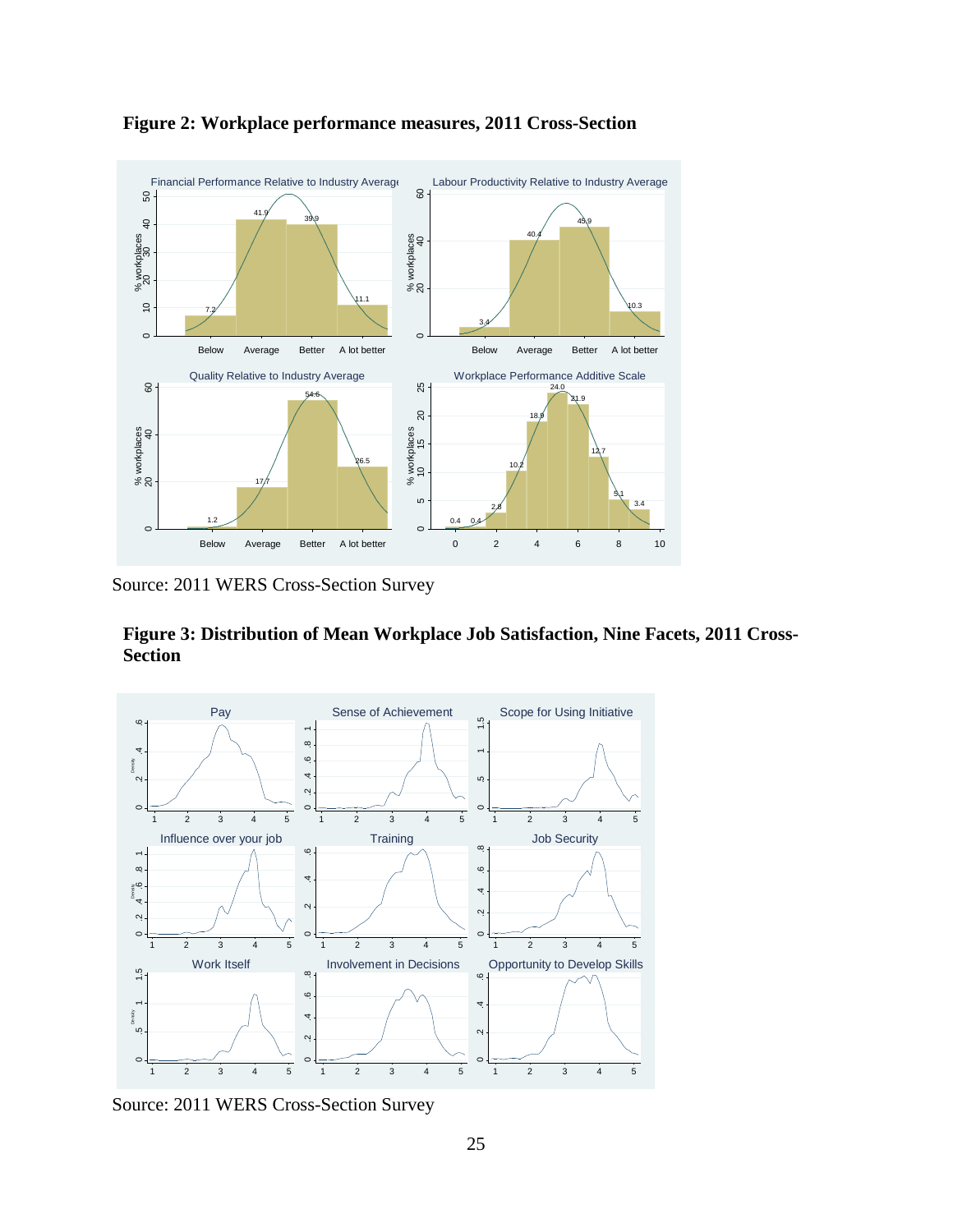

<span id="page-27-0"></span>**Figure 4: Distribution of Mean Workplace Job-Related Affect, Six Items, 2011 Cross-Section**

Source: 2011 WERS Cross-Section Survey

<span id="page-27-1"></span>**Figure 5: Distribution of Mean Workplace Job Satisfaction and Job-Related Affect, Additive Scales, 2011 Cross-Section**



Source: 2011 WERS Cross-Section Survey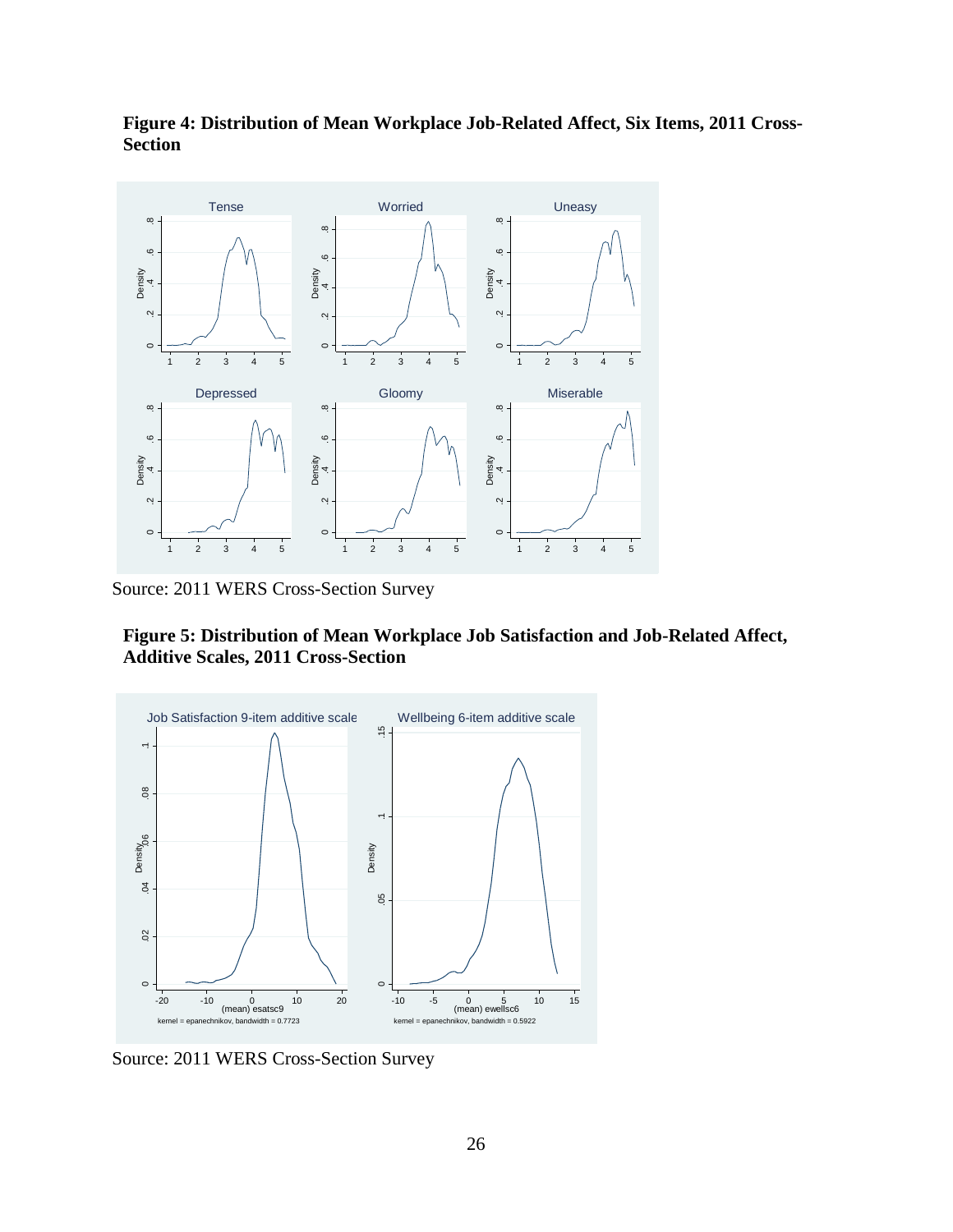# <span id="page-28-0"></span>**Figure 6 Within-Workplace Changes in Performance (unweighted number of workplaces), 2004-2011, Panel Survey**



Source: WERS 2004-2011 Panel Survey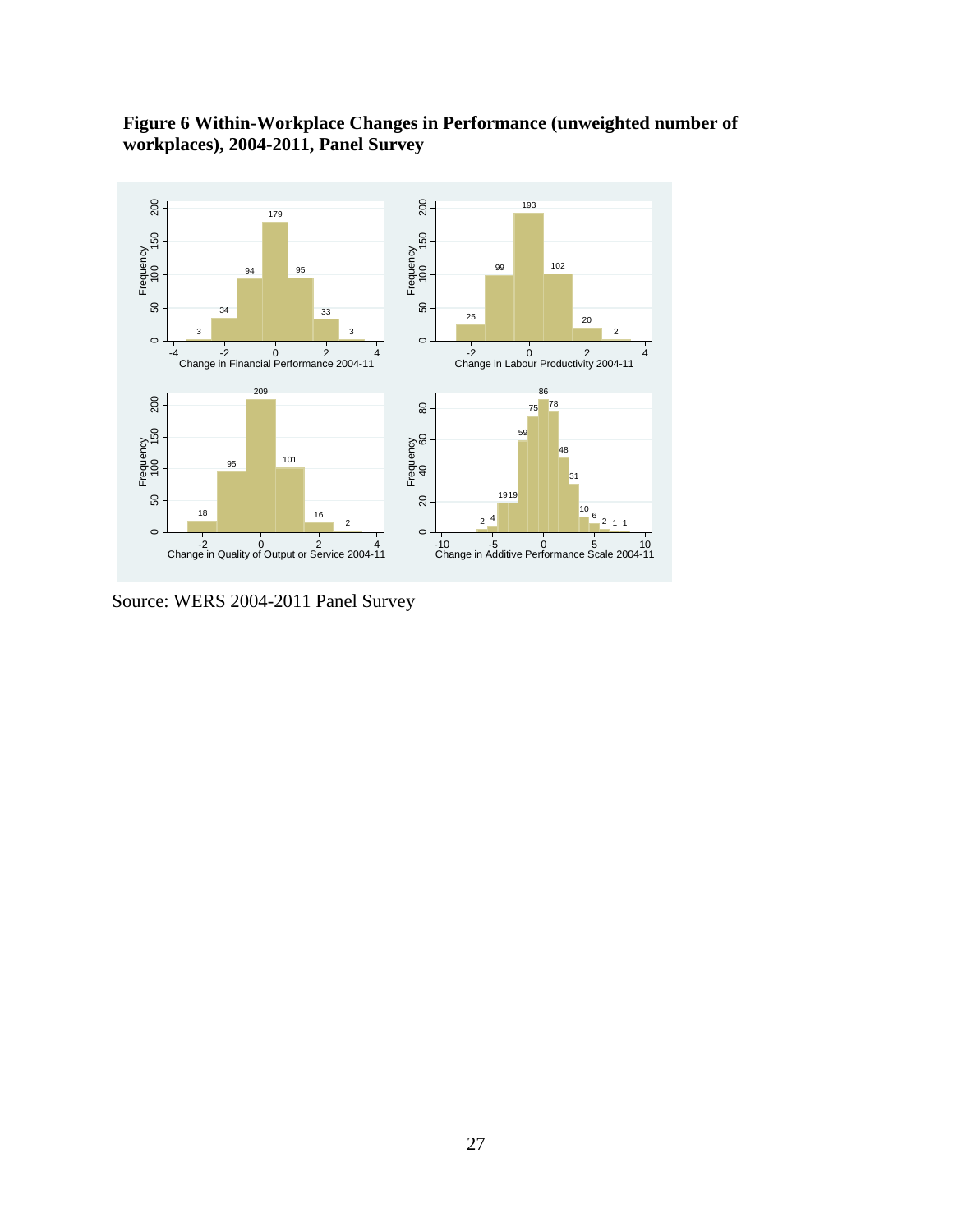

<span id="page-29-0"></span>

Source: WERS 2004-2011 Panel Survey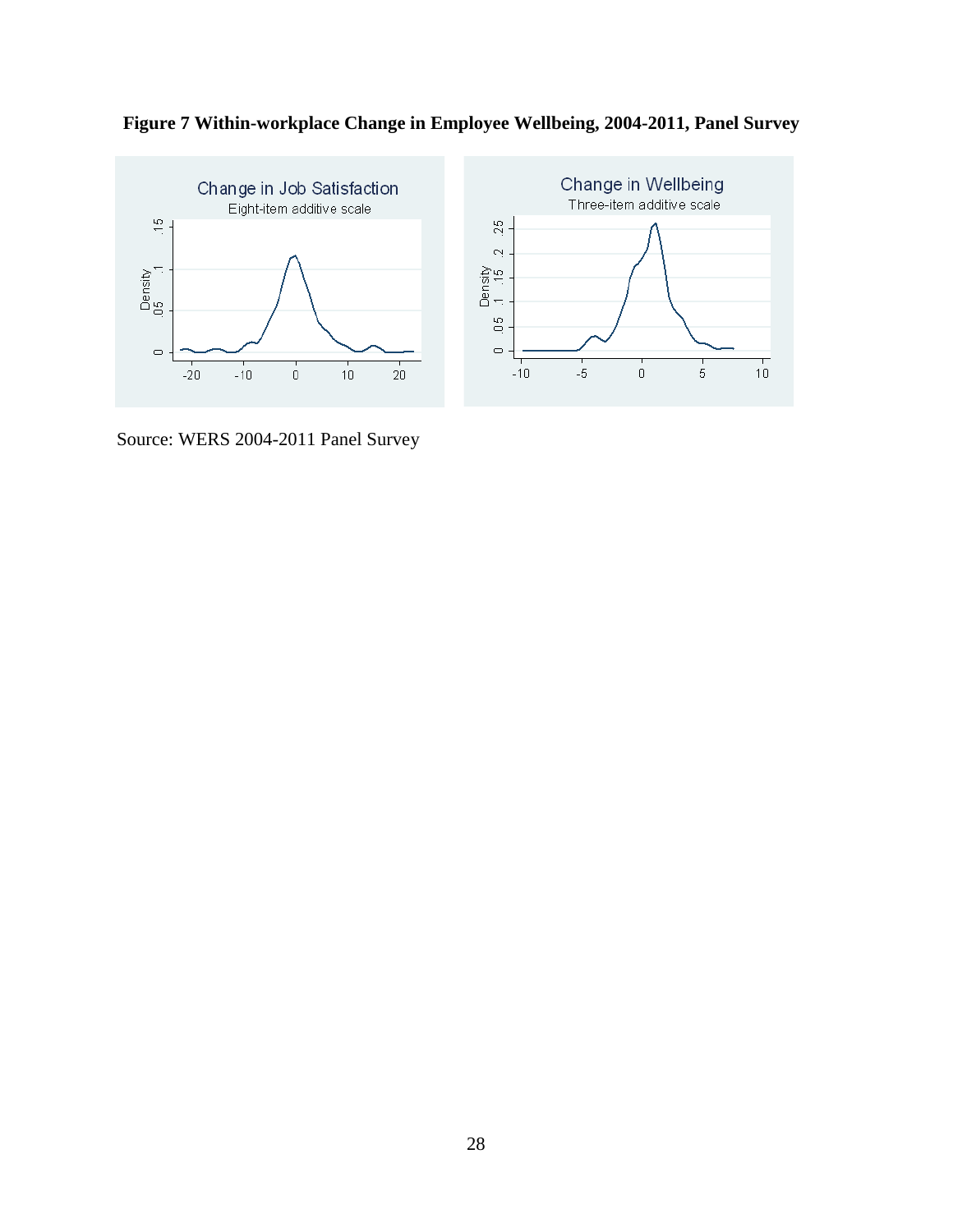**Table 1: Differing approaches to the concept of subjective wellbeing, as applied to work**

| <b>Hedonic wellbeing</b>                           | <b>Eudemonic wellbeing</b>        |                                                             |
|----------------------------------------------------|-----------------------------------|-------------------------------------------------------------|
| <b>Affective feelings</b><br>engendered by the job | Satisfaction with the job         | <b>Psychological functioning</b><br>associated with the job |
| Sub-components<br>include                          | Sub-components include            | Sub-components include                                      |
| Anxiety                                            | Satisfaction with work<br>tasks   | Sense of meaning or<br>purpose                              |
| <b>Boredom</b>                                     | Satisfaction with pay             | Sense of vitality                                           |
| Enthusiasm                                         | Satisfaction with job<br>security | Sense of achieving your<br>potential                        |
| Contentment                                        | Satisfaction with training        | Sense of personal<br>development                            |

Adapted from OECD (2013, Figure 1.1).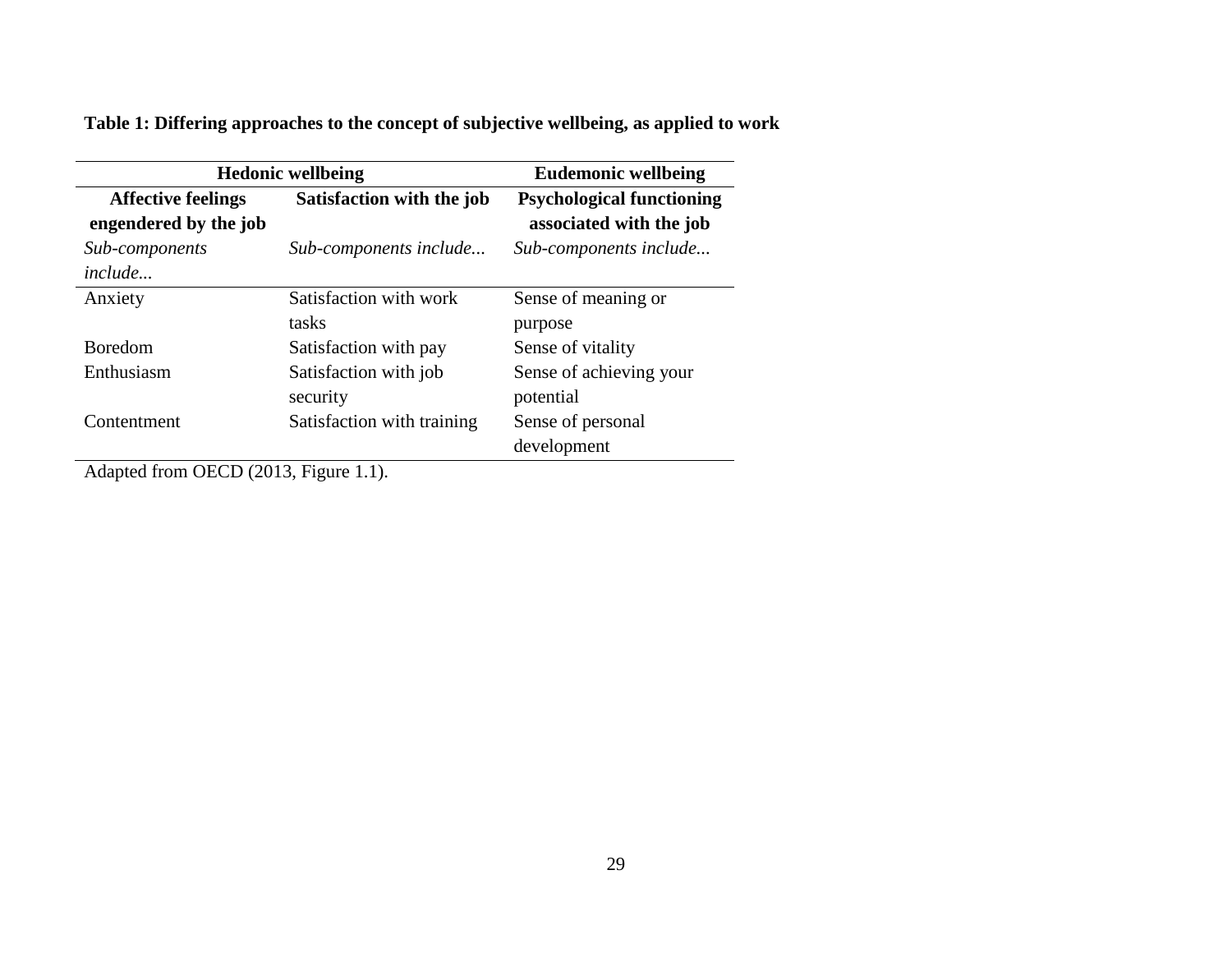|                            | Financial performance |        |                |     | Labour productivity |     |                |      | Quality of product or service |    |           |    |                |     |                  |     |            |     |
|----------------------------|-----------------------|--------|----------------|-----|---------------------|-----|----------------|------|-------------------------------|----|-----------|----|----------------|-----|------------------|-----|------------|-----|
|                            | $[1]$                 |        | [2]            |     | $[3]$               |     | [4]            |      | $[5]$                         |    | [6]       |    | [7]            |     | [8]              |     | [9]        |     |
| Mean JS                    | 0.023                 | $\ast$ | 0.041          | *** | 0.040               | *** | 0.036          | $**$ | 0.033                         | ** | 0.031     | ** | 0.067          | *** | 0.053            | *** | 0.053      | *** |
|                            | (1.72)                |        | (3.04)         |     | (2.99)              |     | (2.28)         |      | (2.07)                        |    | (1.97)    |    | (5.10)         |     | (4.12)           |     | (4.10)     |     |
| Mean JRA                   | $-0.005$              |        | $-0.011$       |     | $-0.010$            |     | $-0.013$       |      | $-0.017$                      |    | $-0.015$  |    | $-0.030$       | ∗   | $-0.023$         |     | $-0.022$   |     |
|                            | . –                   |        | $(-0.51)$      |     | $\overline{a}$      |     | $(-)$          |      | $(-0.90)$                     |    | $(-0.81)$ |    | $\epsilon$     |     | $\overline{(-)}$ |     | $\epsilon$ |     |
|                            | 0.21)                 |        |                |     | 0.44)               |     | 0.69)          |      |                               |    |           |    | 1.66)          |     | 1.28)            |     | 1.30)      |     |
| Standard<br>controls       | N <sub>o</sub>        |        | Yes            |     | Yes                 |     | N <sub>o</sub> |      | Yes                           |    | Yes       |    | N <sub>0</sub> |     | Yes              |     | Yes        |     |
| Mean hourly                | N <sub>o</sub>        |        | N <sub>o</sub> |     | Yes                 |     | N <sub>o</sub> |      | N <sub>o</sub>                |    | Yes       |    | N <sub>o</sub> |     | N <sub>o</sub>   |     | Yes        |     |
| wage                       |                       |        |                |     |                     |     |                |      |                               |    |           |    |                |     |                  |     |            |     |
| <i><b>Observations</b></i> | 1,764                 |        | 1,764          |     | 1,760               |     | 1,732          |      | 1,732                         |    | 1,728     |    | 1,833          |     | 1,833            |     | 1,828      |     |

# **Table 2 Cross-sectional ordered-probit regressions for individual performance indicators**

JS: Job satisfaction; JRA: Job-related affect

Standard controls: single establishment; number of employees (6 dummies); workplace age (2 dummies); industry (12 dummies); public sector; region (11 dummies); union recognition (2 dummies); largest non-managerial occupational group (9 dummies). T-statistics in parentheses. Significance: \*\*\*  $p<0.01$ , \*\*  $p<0.05$ , \*  $p<0.10$ .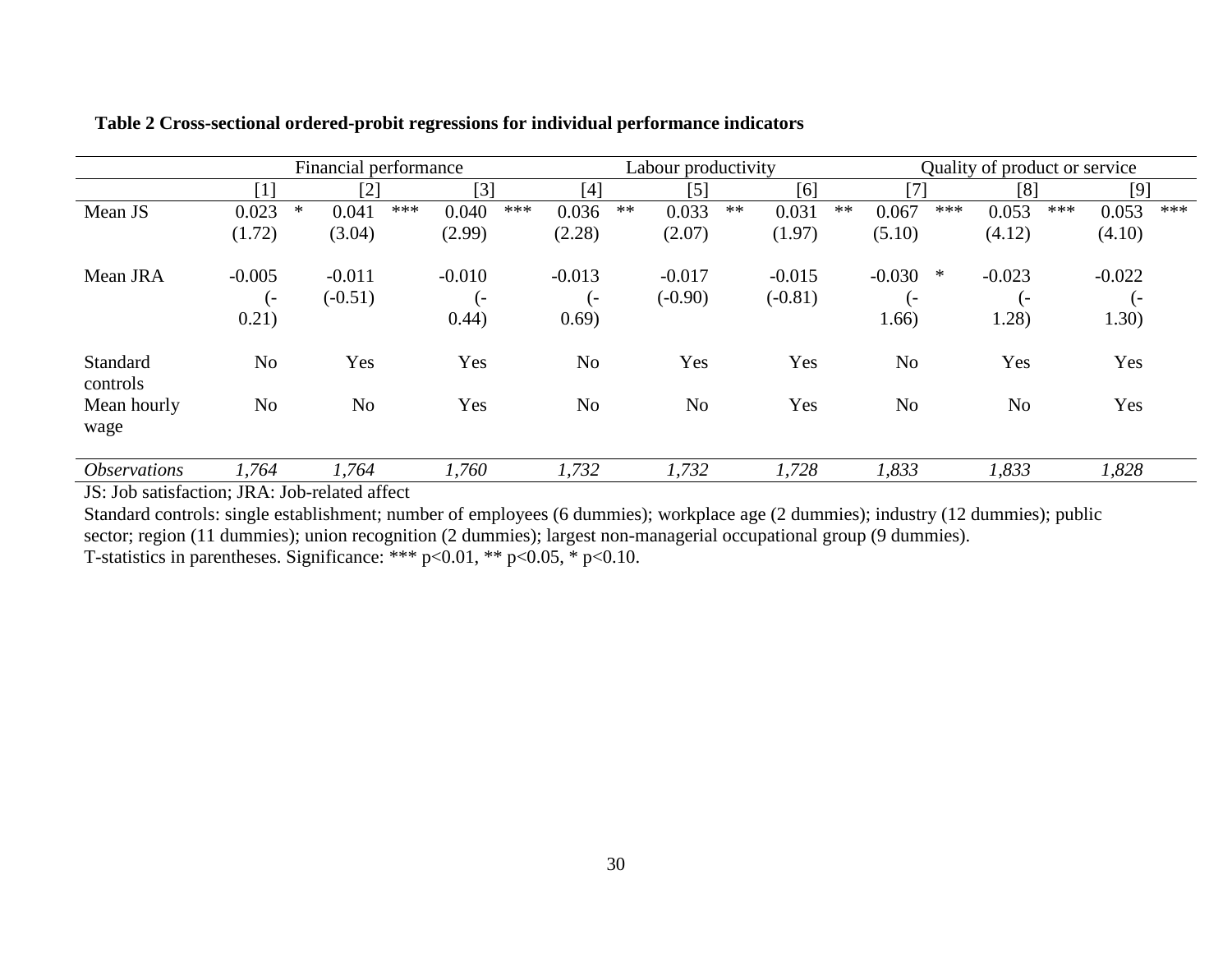|                            | Additive performance scale |     |           |     |           |     |  |  |
|----------------------------|----------------------------|-----|-----------|-----|-----------|-----|--|--|
|                            | $\lceil 1 \rceil$          |     | [2]       |     | [3]       |     |  |  |
| Mean JS                    | 0.076                      | *** | 0.075     | *** | 0.073     | *** |  |  |
|                            | (3.59)                     |     | (3.81)    |     | (3.67)    |     |  |  |
| Mean JRA                   | $-0.027$                   |     | $-0.030$  |     | $-0.029$  |     |  |  |
|                            | $(-0.93)$                  |     | $(-1.15)$ |     | $(-1.08)$ |     |  |  |
| Standard controls          | N <sub>0</sub>             |     | Yes       |     | Yes       |     |  |  |
| Mean Average hourly wage   | N <sub>o</sub>             |     | No        |     | Yes       |     |  |  |
| <i><b>Observations</b></i> | 1,690                      |     | 1,692     |     | 1,690     |     |  |  |

# **Table 3 Cross-sectional OLS regressions for additive performance scale**

<span id="page-32-0"></span>JS: Job satisfaction; JRA: Job-related affect

Standard controls: single establishment; number of employees (6 dummies); workplace age (2 dummies); industry (12 dummies); public sector; region (11 dummies); union recognition (2 dummies); largest non-managerial occupational group (9 dummies). T-statistics in parentheses. Significance: \*\*\*  $p<0.01$ , \*\*  $p<0.05$ , \*  $p<0.10$ .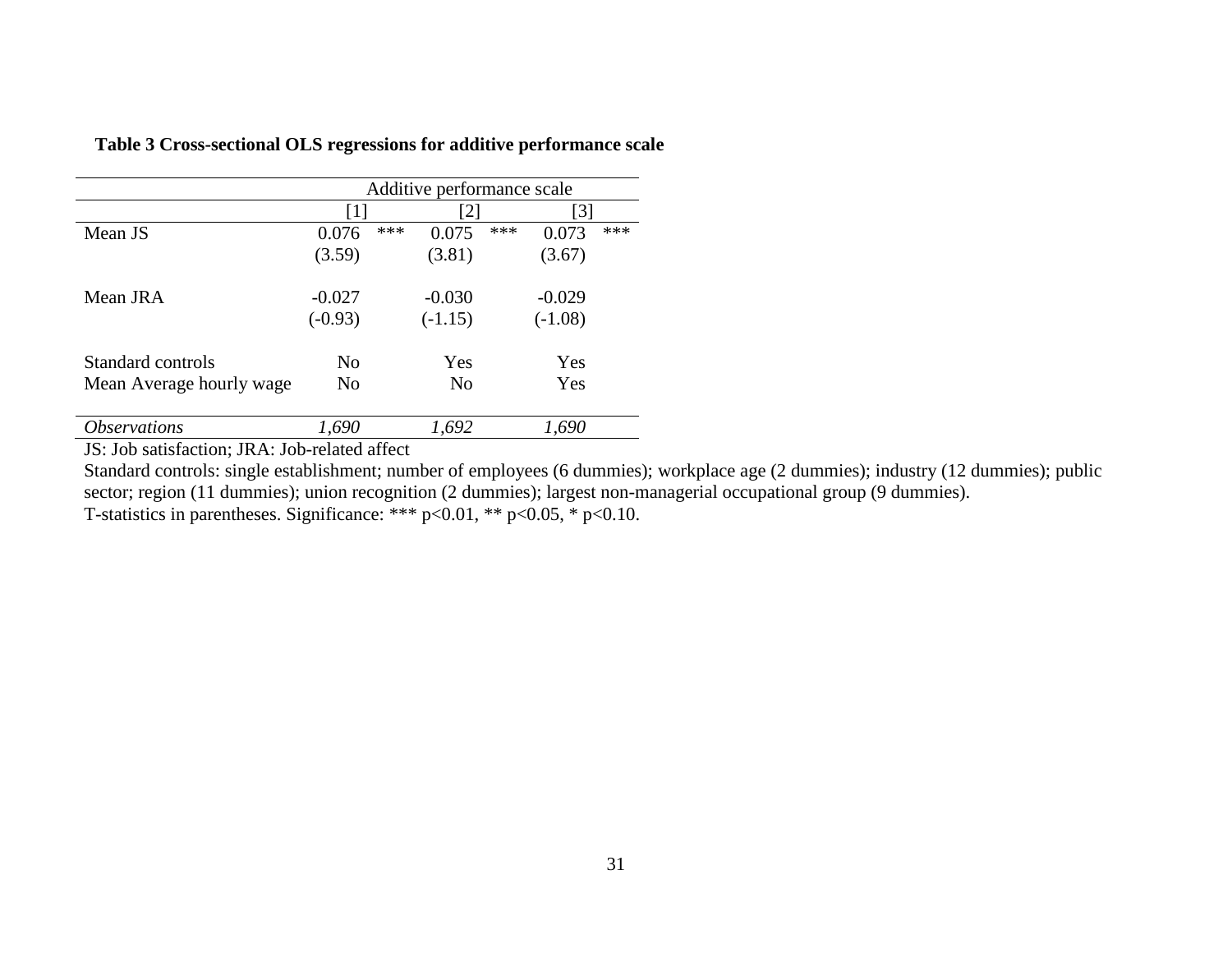|                            |                | ΔFinancial performance |              | <b>ALabour</b> productivity |          |       | $\Delta$ Quality of product or |         |           |     |
|----------------------------|----------------|------------------------|--------------|-----------------------------|----------|-------|--------------------------------|---------|-----------|-----|
|                            |                |                        |              |                             |          |       |                                | service |           |     |
|                            | 711            | $\lceil 2 \rceil$      |              | $\lceil 3 \rceil$           | [4]      |       | [5]                            |         | [6]       |     |
| $\triangle$ Mean JS        | 0.104          | ***<br>0.105           | ***<br>0.085 | $***$                       | 0.086    | $***$ | 0.088                          | ***     | 0.089     | *** |
|                            | (3.00)         | (3.12)                 | (2.24)       |                             | (2.26)   |       | (3.90)                         |         | (3.90)    |     |
| $\triangle$ Mean JRA       | $-0.130$       | $-0.123$               | $-0.155$     |                             | $-0.151$ |       | $-0.062$                       |         | $-0.061$  |     |
|                            | ( –            | $(-1.18)$              |              | l –                         | l –      |       | $(-0.97)$                      |         | $(-0.95)$ |     |
|                            | 1.26)          |                        | 1.27)        |                             | 1.24)    |       |                                |         |           |     |
| Controls                   | N <sub>o</sub> | Yes                    |              | No                          | Yes      |       | N <sub>o</sub>                 |         | Yes       |     |
| <i><b>Observations</b></i> | 597            | 597                    |              | 597                         | 597      |       | 597                            |         | 597       |     |

# **Table 4 Panel first-difference models for individual performance indicators**

<span id="page-33-0"></span>JS: Job satisfaction; JRA: Job-related affect

Controls: change in number of employees; change in mean hourly wage.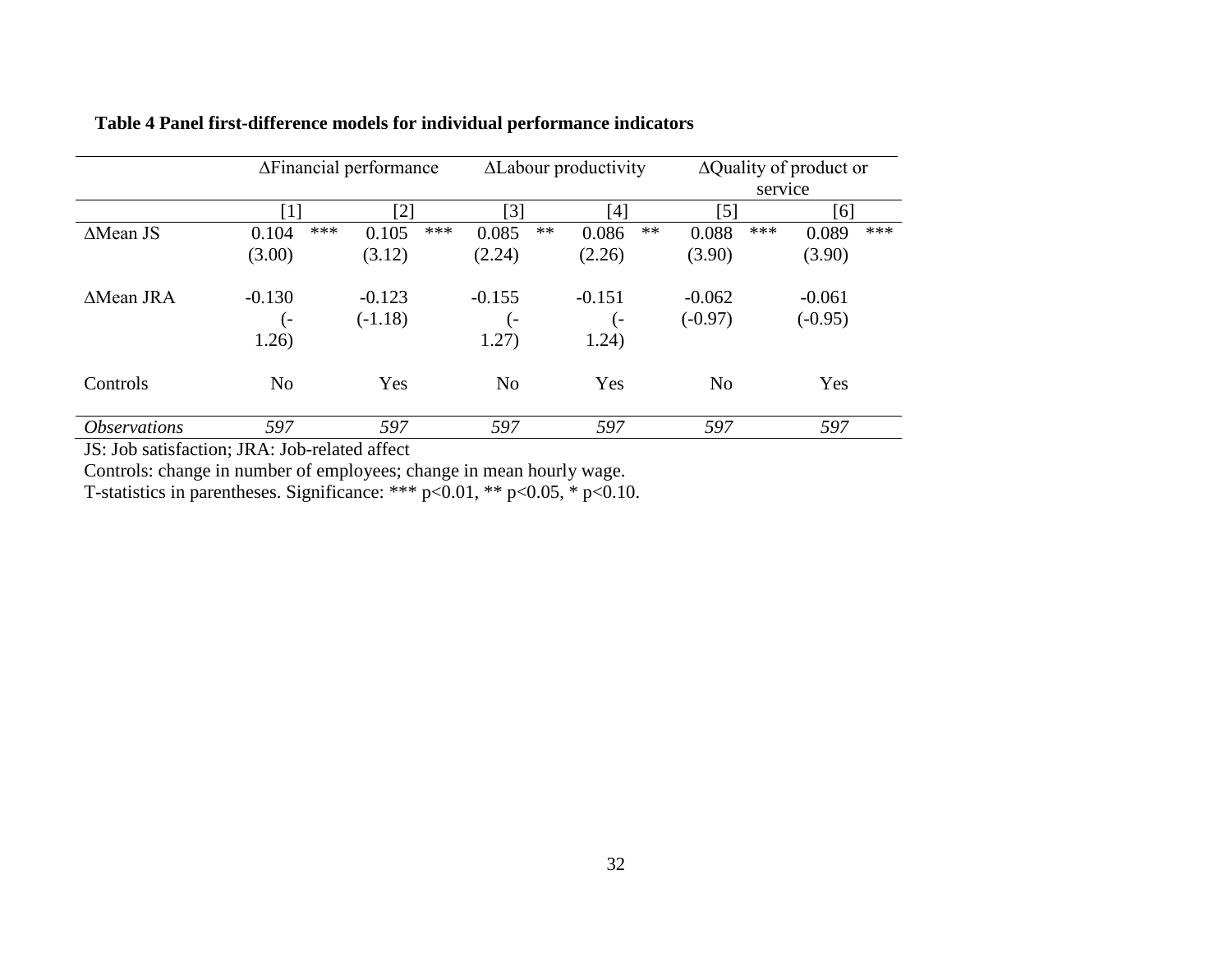|                            | ΔAdditive performance<br>scale                                                                                                                                               |              |  |  |  |  |
|----------------------------|------------------------------------------------------------------------------------------------------------------------------------------------------------------------------|--------------|--|--|--|--|
|                            | $[1] % \includegraphics[width=0.9\columnwidth]{figures/fig_10.pdf} \caption{The figure shows the number of times of the estimators in the left and right.} \label{fig:time}$ | [2]          |  |  |  |  |
| $\triangle$ Mean JS        | ***<br>0.133                                                                                                                                                                 | ***<br>0.135 |  |  |  |  |
|                            | (2.83)                                                                                                                                                                       | (2.89)       |  |  |  |  |
| <b>AMean JRA</b>           | 0.015                                                                                                                                                                        | 0.006        |  |  |  |  |
|                            | (0.915)                                                                                                                                                                      | (0.04)       |  |  |  |  |
| Controls                   | N <sub>0</sub>                                                                                                                                                               | Yes          |  |  |  |  |
| <i><b>Observations</b></i> | 439                                                                                                                                                                          | 439          |  |  |  |  |

**Table 5 Panel first-difference models for additive performance scale**

<span id="page-34-0"></span>JS: Job satisfaction; JRA: Job-related affect

Controls: change in number of employees; change in mean hourly wage.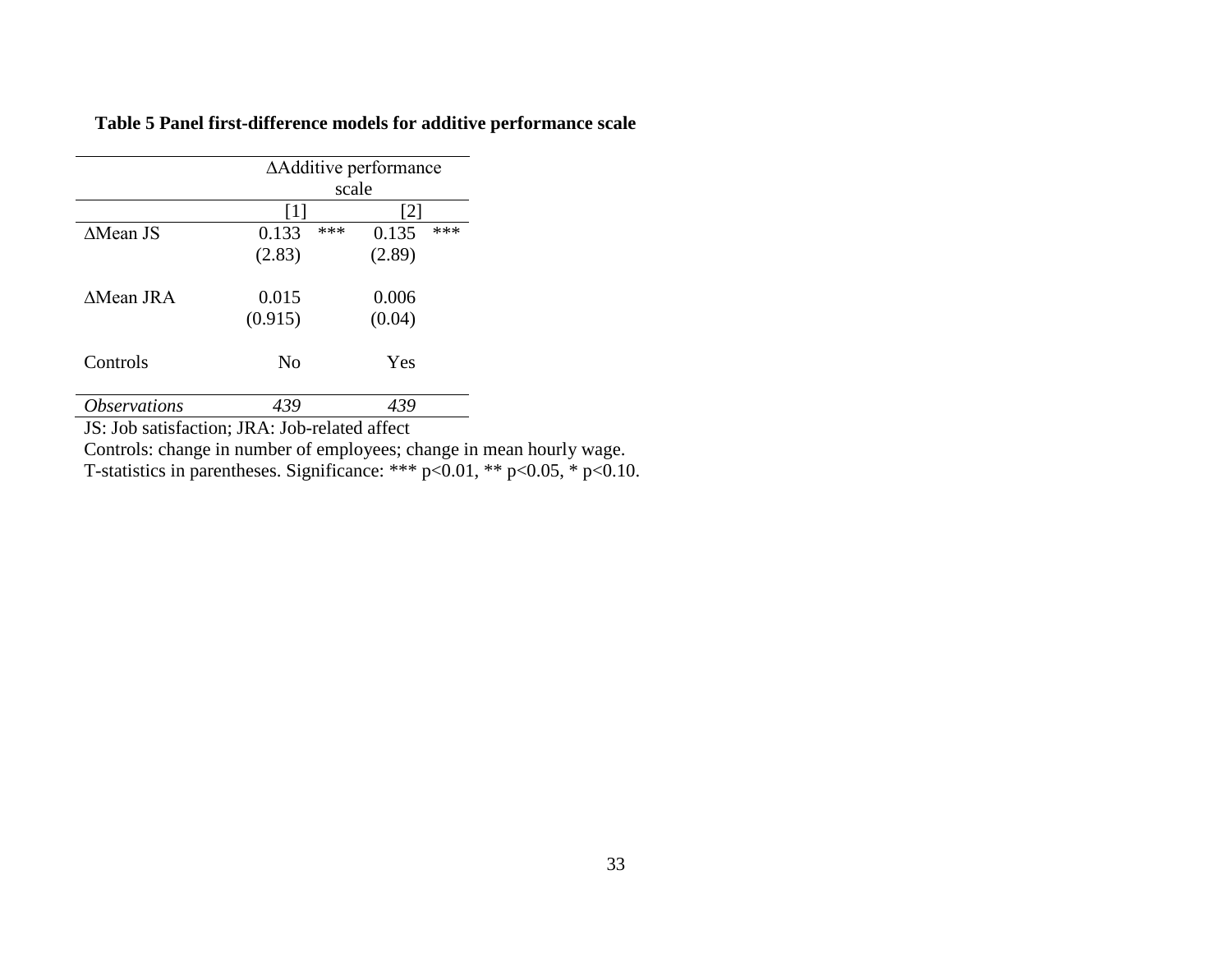# **Table 6: Panel model of influence of workplace performance in 2004 on SWB in 2011**

|                                          | Mean job<br>satisfaction<br>in 2011 | Mean job<br>satisfaction<br>in 2011 | Mean job<br>satisfaction<br>in 2011 |
|------------------------------------------|-------------------------------------|-------------------------------------|-------------------------------------|
| Financial<br>performance in 2004         | $-0.587$<br>$(-1.42)$               |                                     |                                     |
| Labour productivity<br>in 2004           |                                     | ∗<br>$-0.696$<br>$(-1.64)$          |                                     |
| Quality of product<br>or service in 2004 |                                     |                                     | 0.219<br>(0.55)                     |
| <i><b>Observations</b></i>               | 506                                 | 491                                 | 529                                 |

<span id="page-35-0"></span>Standard controls (all measured in 2004): single establishment; number of employees (6 dummies); workplace age (2 dummies); industry (12 dummies); public sector; region (11 dummies); union recognition (2 dummies); largest non-managerial occupational group (9 dummies); mean hourly pay; workplace performance in 2004.